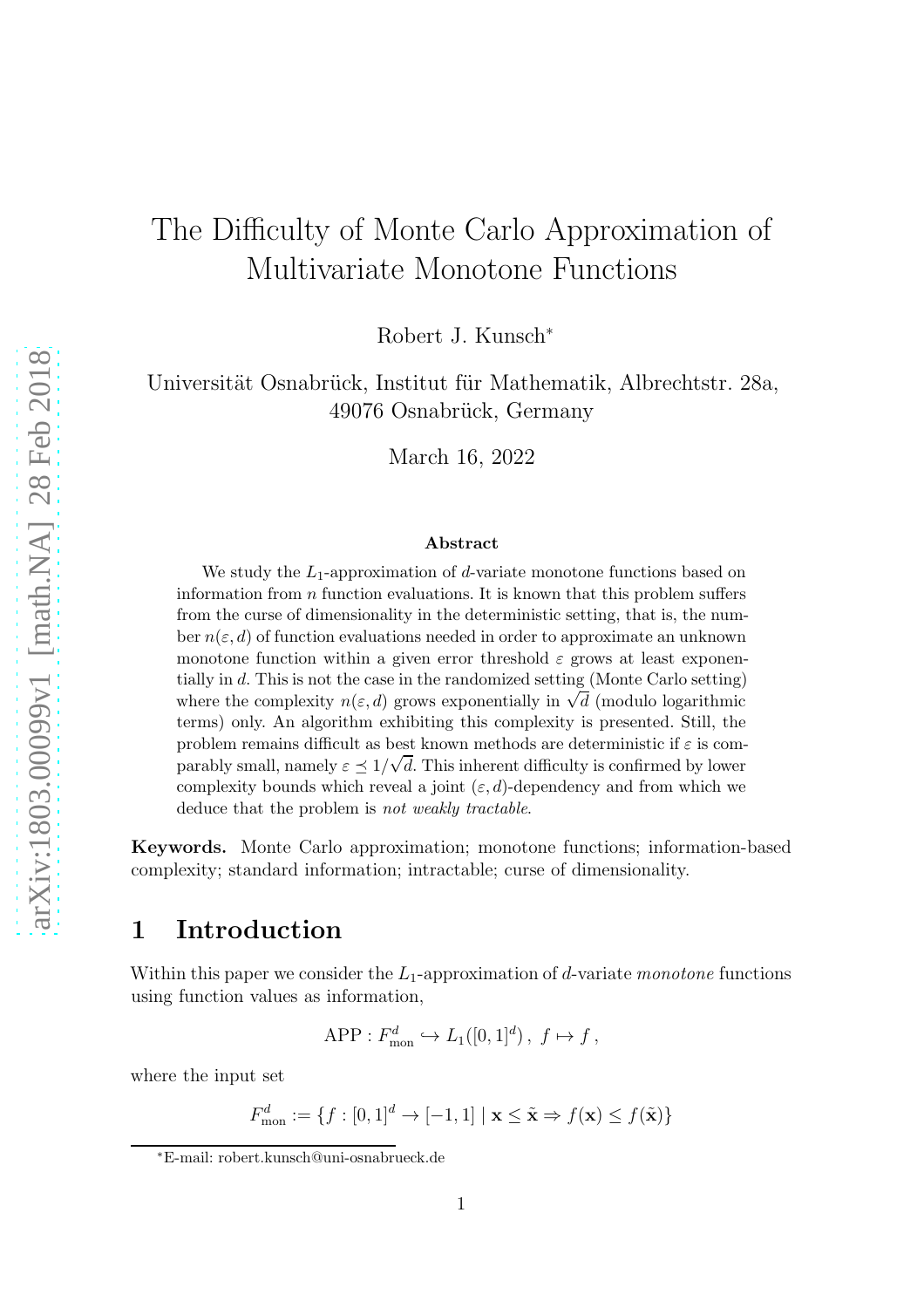<span id="page-1-0"></span>consists of monotonically increasing functions with respect to the partial order on the domain. For  $\mathbf{x}, \tilde{\mathbf{x}} \in \mathbb{R}^d$ , the partial order is defined by

$$
\mathbf{x} \leq \tilde{\mathbf{x}} \qquad : \Leftrightarrow \qquad x_j \leq \tilde{x}_j \text{ for all } j = 1, \ldots, d \, .
$$

Approximation of monotone functions is not a linear problem as defined in the book on Information-based Complexity (IBC) by Traub et al. [\[18\]](#page-26-0), because the set  $F_{\text{mon}}^d$  is not symmetric: For non-constant functions  $f \in F_{\text{mon}}^d$ , the negative  $-f$  is not contained in  $F_{\text{mon}}^d$  since it will be monotonically decreasing. The monotonicity assumption is different from common smoothness assumptions, yet it implies many other nice properties, see for example Alberti and Ambrosio [\[1\]](#page-25-0). Integration and approximation of monotone functions have been studied in several papers [\[8,](#page-25-1) [12,](#page-26-1) [15\]](#page-26-2) to which we will refer in the course of this paper. Monotonicity can also be an assumption for statistical problems [\[6,](#page-25-2) [16\]](#page-26-3). A similar structural assumption could be convexity (more general: k-monotonicity), numerical problems with such properties have been studied for example in [\[5,](#page-25-3) [8,](#page-25-1) [9,](#page-25-4) [10,](#page-25-5) [13\]](#page-26-4).

For the problem of approximating monotone functions with respect to the  $L_1$ norm, a deterministic algorithm is a mapping

$$
A_n: F_{\text{mon}}^d \xrightarrow{N} \mathbb{R}^n \xrightarrow{\phi} L_1([0,1]^d),
$$

where  $N$  is the *information mapping* 

$$
N(f)=(y_1,\ldots,y_n):=(f(\mathbf{x}_1),\ldots,f(\mathbf{x}_n)).
$$

The nodes  $x_1, \ldots, x_n$  may be selected in an adaptive manner, that is, the choice of the node  $\mathbf{x}_i$  may depend on previously obtained information  $y_1, \ldots, y_{i-1}$ . (One could even vary the number  $n$  of computed function values in an adaptive way, thereby building an algorithm with so-called *varying cardinality*.) The error of such a method is defined by the worst case,

$$
e(A_n, F_{\text{mon}}^d) := \sup_{f \in F_{\text{mon}}^d} ||A_n(f) - f||_{L_1}.
$$

A Monte Carlo method  $A_n = (A_n^{\omega})_{\omega \in \Omega}$  is a family of such mappings indexed by a random element  $\omega$  from a probability space  $(\Omega, \Sigma, \mathbb{P})$ , hence for a fixed input f the realization  $A_n^{\omega}(f)$  is a random variable with values in  $L_1([0,1]^d)$ . We assume sufficient measurability such that the error,

$$
e((A_n^{\omega}), F_{\text{mon}}^d) := \sup_{f \in F_{\text{mon}}^d} \mathbb{E} \|A_n(f) - f\|_{L_1},
$$

is well defined. We aim to compare the deterministic setting with the Monte Carlo setting in terms of the minimal error achievable with an information budget  $n \in \mathbb{N}_0$ ,

$$
e^{\det}(n, F_{\text{mon}}^d) := \inf_{A_n} e(A_n, F_{\text{mon}}^d) \qquad \text{vs.} \qquad e^{\operatorname{ran}}(n, F_{\text{mon}}^d) := \inf_{(A_n^{\omega})} e((A_n^{\omega}), F_{\text{mon}}^d),
$$

or the complexity for a given error threshold  $\varepsilon > 0$  and dimension  $d \in \mathbb{N}$ ,

$$
n^{\det}(\varepsilon, F_{\text{mon}}^d) := \inf \{ n \in \mathbb{N}_0 \mid \exists A_n : e(A_n, F_{\text{mon}}^d) \le \varepsilon \}
$$
  
vs. 
$$
n^{\text{ran}}(\varepsilon, F_{\text{mon}}^d) := \inf \{ n \in \mathbb{N}_0 \mid \exists (A_n^{\omega}) : e((A_n^{\omega}), F_{\text{mon}}^d) \le \varepsilon \}.
$$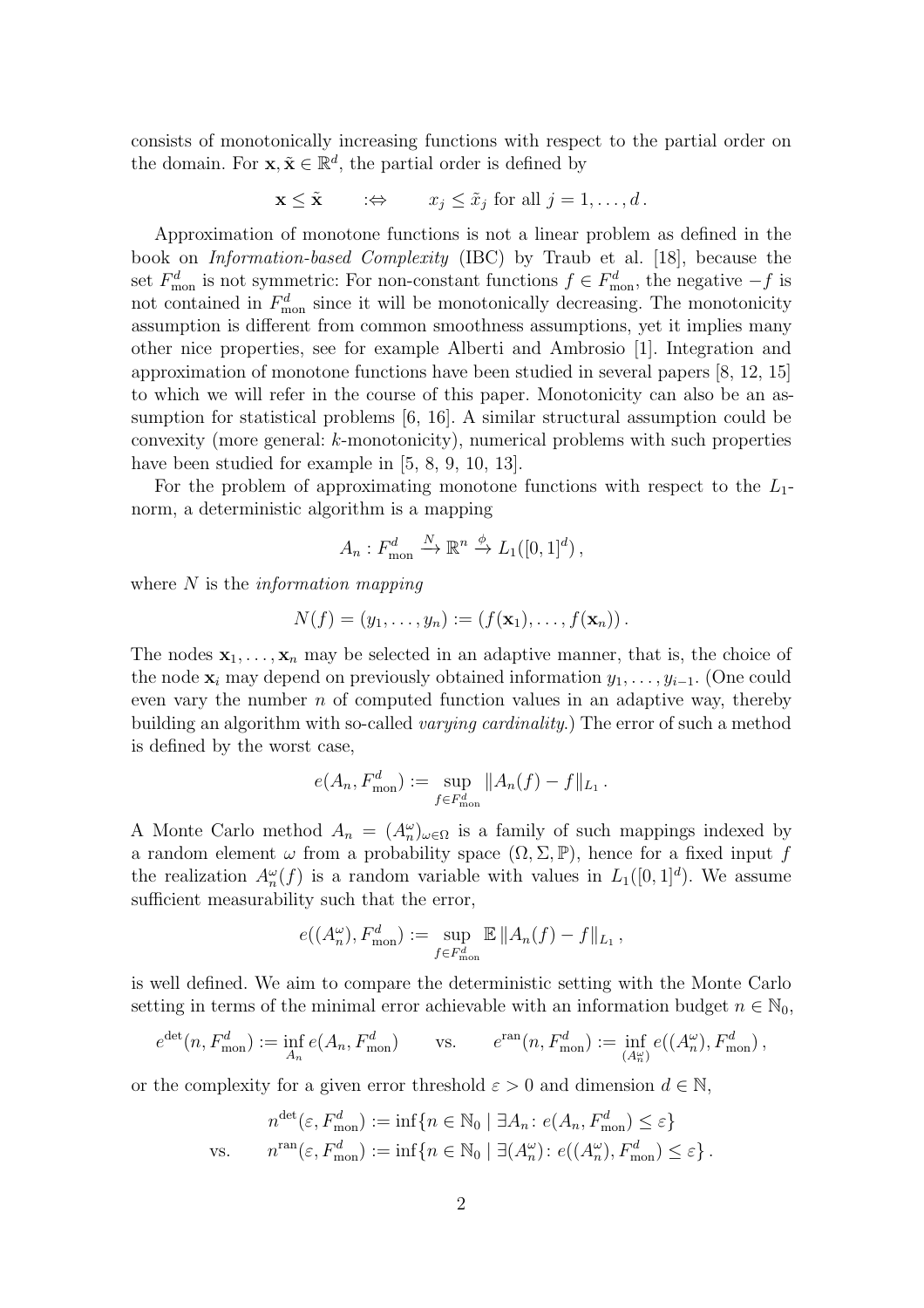<span id="page-2-0"></span>Section [2](#page-3-0) is a collection of results that  $-$  if not directly stated in previous papers  $$ can be shown with well known techniques. In Section [2.1](#page-3-1) we show that for fixed dimension d the order of convergence for the  $L_1$ -approximation of monotone functions cannot be improved by randomization. The curse of dimensionality for deterministic approximation, see Hinrichs, Novak and Woźniakowski [\[8\]](#page-25-1), is recalled in Section [2.2.](#page-5-0) Section [3](#page-6-0) contains the good news that the curse is broken by Monte Carlo methods, namely, we show the combined upper bound

$$
n^{\text{ran}}(\varepsilon, F_{\text{mon}}^d) \, \leq \, \min\Bigg\{\exp\Bigg[ C\,\frac{\sqrt{d}}{\varepsilon}\,\left(1+\log \frac{d}{\varepsilon}\right)^{3/2}\Bigg]\, ,\, \exp\left[d\,\log \frac{d}{2\varepsilon}\right]\Bigg\}\, ,
$$

with some numerical constant  $C > 0$ , see [Theorem 3.3.](#page-10-0) Here, the first bound is achieved by a proper Monte Carlo method and applies in the pre-asymptotic regime, whereas the second bound is achieved by a deterministic algorithm and applies for small error thresholds  $\varepsilon \leq 1/\sqrt{d}$  (modulo logarithmic terms). Lower bounds in the Monte Carlo setting are found in Section [4,](#page-14-0) we prove

$$
n^{\text{ran}}(\varepsilon, F_{\text{mon}}^d) > \nu \exp\left[c\frac{\sqrt{d}}{\varepsilon}\right], \quad \text{for } \varepsilon_0 \sqrt{d_0/d} \le \varepsilon \le \varepsilon_0 \text{ and } d \ge d_0,
$$

with numerical constants  $\nu, c > 0$ , see [Theorem 4.1.](#page-14-1) There is a constraint on  $\varepsilon$ , which is not surprising as it fits to the observation that for smaller  $\varepsilon$  best known algorithms are deterministic and we have a different joint  $(\varepsilon, d)$ -dependency in that regime. However, by monotonicity of the  $\varepsilon$ -complexity, we can still conclude

$$
n^{\text{ran}}(\varepsilon, F_{\text{mon}}^d) > \nu \exp[c'd] , \quad \text{for } 0 < \varepsilon \le \varepsilon_0 \sqrt{d_0/d} \text{ and } d \ge d_0,
$$

where  $c' = c/(\varepsilon_0\sqrt{d_0})$ . Hence, the lower bounds match the upper bounds except for logarithmic terms in the exponent. The bad news is: For moderately decaying error thresholds  $\varepsilon = \varepsilon_0 \sqrt{d_0/d}$ , the Monte Carlo complexity depends already exponentially on d, we conclude that the problem is not weakly tractable, see [Remark 4.2.](#page-15-0)

This paper is concerned with real-valued monotone functions  $f : [0, 1]^d \rightarrow [-1, 1]$ . A closely related problem is the approximation of Boolean monotone functions  $f: \{0,1\}^d \to \{0,1\}$ . The algorithm we present in Section [3](#page-6-0) is inspired by an approximation method for Boolean monotone functions due to Bshouty and Tamon [\[4\]](#page-25-6). The Monte Carlo lower bounds given in Section [4](#page-14-0) are actually obtained by a reduction to the approximation of Boolean monotone functions. It is then a modification of a lower bound proof which can be found in Blum, Burch and Langford [\[3\]](#page-25-7). Similarly to the real-valued setting in [Section 2.2,](#page-5-0) one can show the curse of dimensionality for deterministic approximation of Boolean monotone functions as well, see the author's PhD thesis [\[11,](#page-25-8) Theorem 4.5]. So even for the simpler problem we can state that Monte Carlo breaks the curse. The main difference to real-valued monotone functions is that the concept of order of convergence, see [Section 2.1,](#page-3-1) is meaningless for a discrete problem such as the approximation of Boolean functions.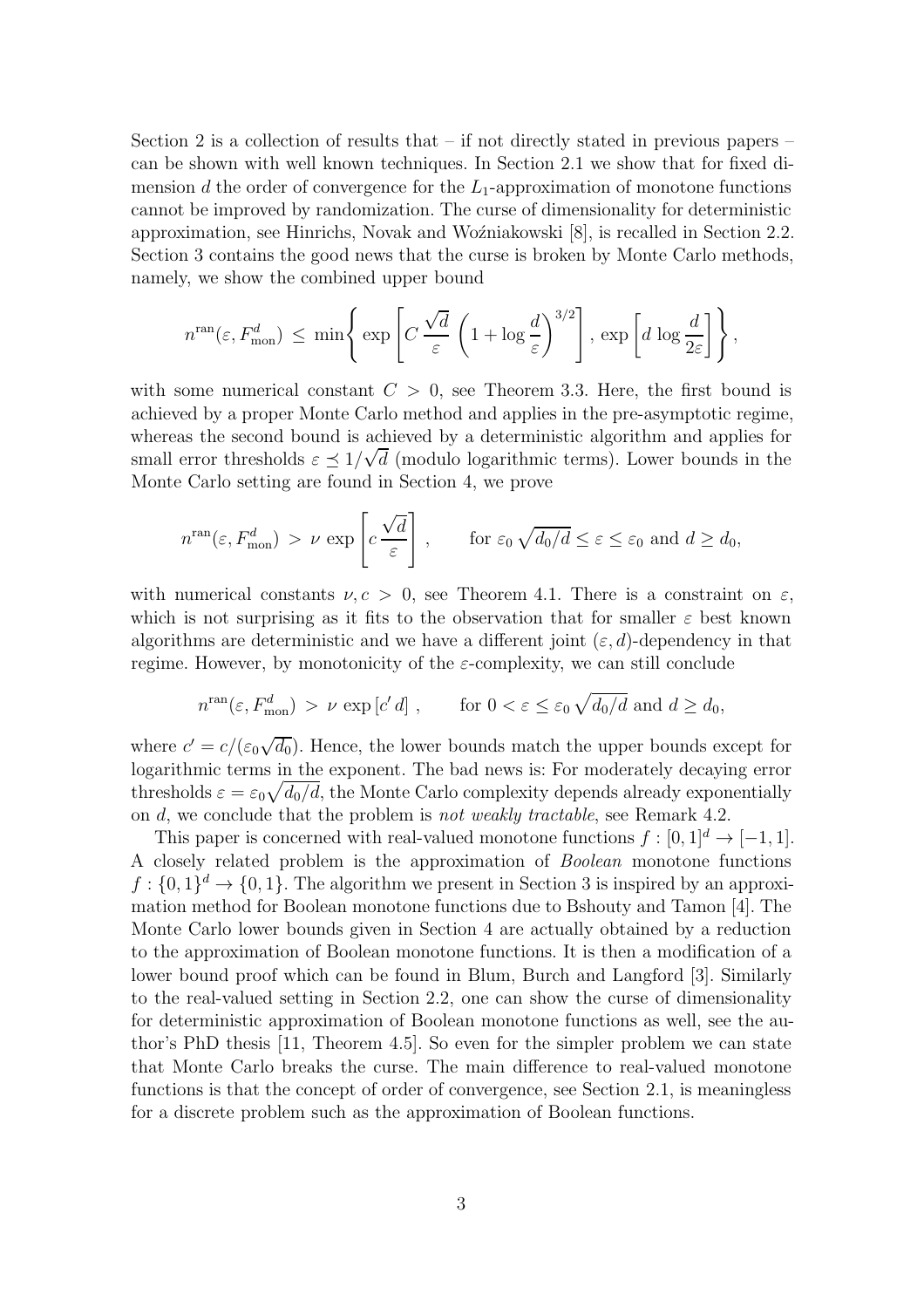### <span id="page-3-3"></span><span id="page-3-1"></span><span id="page-3-0"></span>2 Survey on deterministic approximation

### 2.1 The classical approach – order of convergence

The classical approach for the numerical analysis of multivariate problems is to fix the dimension d and to study the order at which the error  $e(n)$  converges to zero as the information budged  $n$  grows. We will use the common asymptotic notation

$$
a_n \preceq e(n) \preceq b_n
$$
  $\Rightarrow$   $\exists c, C > 0$ :  $ca_n \leq e(n) \leq C b_n$ .

If  $a_n \preceq e(n) \preceq a_n$ , we simply write  $a_n \succeq e(n)$ . The hidden constants c and C may depend on problem parameters such as the dimension. Sometimes this dependency is in a very unpleasant way.

As an example, the order of convergence has been studied for the problem of approximating the integral of monotone functions,

$$
\text{INT}: F^d_{\text{mon}} \to \mathbb{R}, \quad f \mapsto \int_{[0,1]^d} f \, \mathrm{d} \mathbf{x}\,,
$$

based on finitely many function evaluations. Interestingly, for this problem adaption makes a difference in the randomized setting (at least for  $d = 1$ ), but non-adaptive randomization helps only for  $d \geq 2$  to speed up the convergence compared to deterministic methods. In the univariate case Novak [\[12\]](#page-26-1) showed

$$
e^{\text{ran}, \text{ada}}(n, \text{INT}, F_{\text{mon}}^1) \approx n^{-3/2}
$$
  
 $\prec e^{\text{ran}, \text{nonada}}(n, \text{INT}, F_{\text{mon}}^1) \approx e^{\text{det}}(n, \text{INT}, F_{\text{mon}}^1) \approx n^{-1}.$ 

Papageorgiou [\[15\]](#page-26-2) examined the integration of d-variate monotone functions, for dimensions  $d \geq 2$  we have

$$
e^{\text{ran}, \text{ada}}(n, \text{INT}, F_{\text{mon}}^d) \simeq n^{-1/d - 1/2}
$$
  
 $\leq e^{\text{ran}, \text{nonada}}(n, \text{INT}, F_{\text{mon}}^d) \leq n^{-1/(2d) - 1/2}$   
 $\leq e^{\text{det}}(n, \text{INT}, F_{\text{mon}}^d) \simeq n^{-1/d},$ 

where the hidden constants depend on  $d$ . It is an open problem to find lower bounds for the non-adaptive Monte Carlo error that actually show that adaption is better for  $d \geq 2$  as well, but from the one-dimensional case we conjecture it to be like that.

For the  $L_1$ -approximation, however, the order of convergence does not reveal any differences between the various algorithmic settings. Applying Papageorgiou's proof technique to the problem of  $L_1$ -approximation, we obtain the following theorem.

<span id="page-3-2"></span>**Theorem 2.1.** For the  $L_1$ -approximation of monotone functions, for fixed dimension d and  $n \to \infty$ , we have the following asymptotic behaviour,

$$
e^{\operatorname{ran}}(n, \text{APP}, F_{\text{mon}}^d) \simeq e^{\operatorname{det}}(n, \text{APP}, F_{\text{mon}}^d) \simeq n^{-1/d},
$$

where the implicit constants depend on d.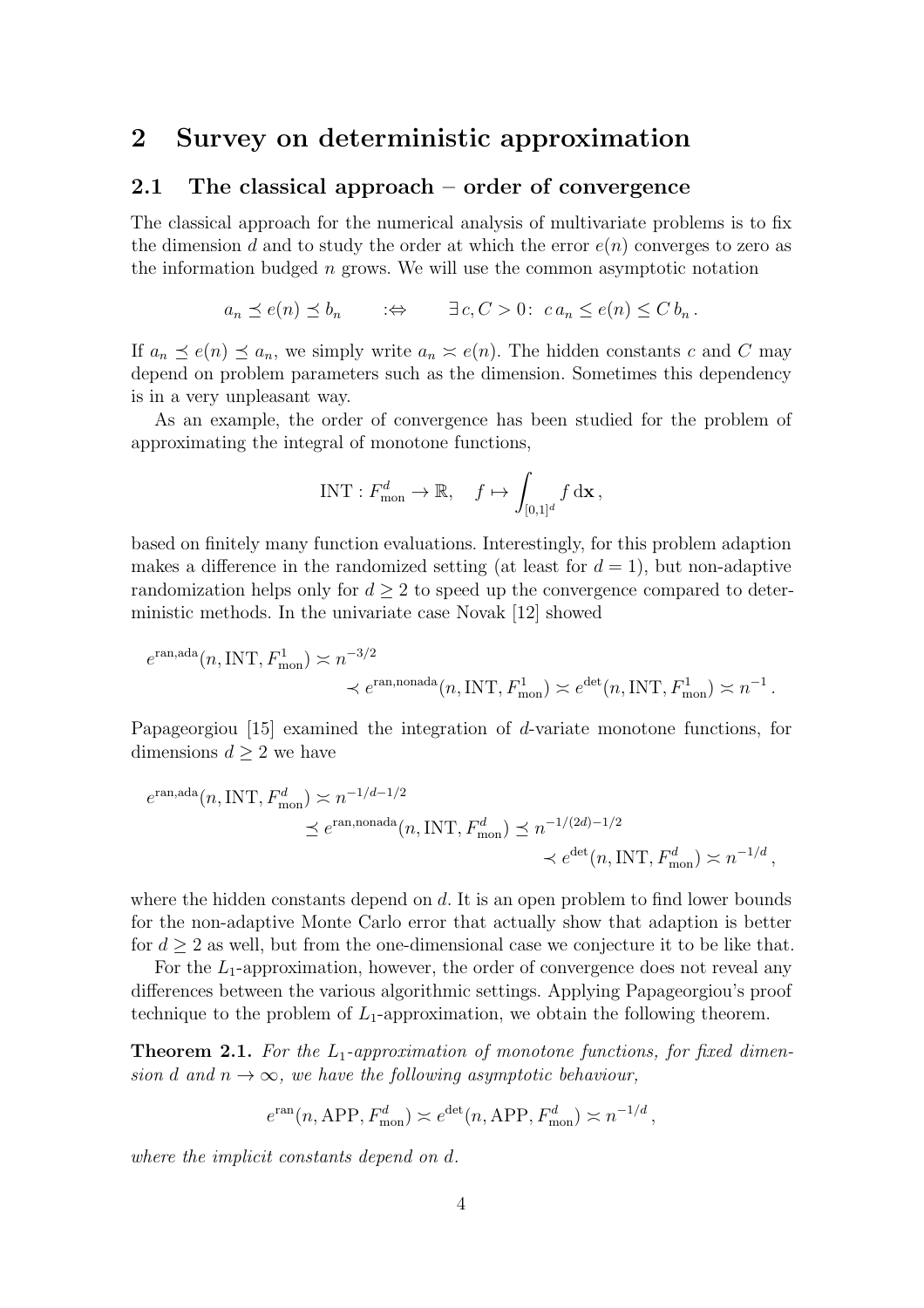<span id="page-4-0"></span>*Proof.* We split  $[0,1]^d$  into  $m^d$  subcubes indexed by  $\mathbf{i} \in \{0,1,\ldots,m-1\}^d$ :

$$
C_{\mathbf{i}} := \bigtimes_{j=1}^d I_{i_j}
$$

where  $I_i := \left[\frac{i}{m}, \frac{i+1}{m}\right]$  $\frac{+1}{m}$ ) for  $i = 0, 1, \ldots, m - 2$  and  $I_{m-1} := \left[\frac{m-1}{m}, 1\right]$ .

For the lower bounds, we consider fooling functions  $f = f_{\delta}$  that are constant on each of the subcubes, in detail,

$$
f|_{C_{\mathbf{i}}} = \frac{2(|\mathbf{i}|_{1} + \delta_{\mathbf{i}})}{d(m-1) + 1} - 1
$$

with  $\delta_i \in \{0,1\}$  and  $|i|_1 := i_1 + \ldots + i_d$ . Obviously, such functions are monotonically increasing. In order to obtain lower bounds that hold for Monte Carlo algorithms, we employ a minimax argument, also known as Bakhvalov's trick [\[2\]](#page-25-9). Namely, we average over all possible settings of  $\delta = (\delta_i)$ . For any information y, let  $I^{\mathbf{y}} \subset \{0, \ldots, m-1\}^d$  be the set of indices **i** where we do not know anything about the function on the corresponding subcube  $C_i$ . For an algorithm which uses  $n < m<sup>d</sup>$  function values, we have  $#I^y \geq m<sup>d</sup> - n$ . Considering an arbitrary Monte Carlo algorithm  $A_n^{\omega} = \phi^{\omega} \circ N^{\omega}$  we can write

$$
e((A_n^{\omega}), F_{\text{mon}}^d) = \sup_{f \in F_{\text{mon}}^d} \mathbb{E} \|A_n^{\omega}(f) - f\|_{L_1} \ge 2^{-m^d} \sum_{(\delta_i) \in \{0, 1\}^{m^d}} \mathbb{E} \|A_n^{\omega}(f_{\delta}) - f_{\delta}\|_{L_1}
$$
  
\n
$$
\ge \mathbb{E} 2^{-m^d} \sum_{\delta = (\delta_i)} \sum_{\substack{\mathbf{i} \in P_{\text{mon}} \\ \text{where } \mathbf{y} := N^{\omega}(f_{\delta})}} \int_{C_i} \underbrace{\frac{1}{2} \left( \left| \frac{2|\mathbf{i}|_1}{d(m-1)+1} - g(\mathbf{x}) \right| + \left| \frac{2(|\mathbf{i}|_1+1)}{d(m-1)+1} - g(\mathbf{x}) \right| \right)}_{\ge \frac{1}{d(m-1)+1}} d\mathbf{x}
$$
  
\n
$$
\ge \left( 1 - \frac{n}{m^d} \right) \frac{1}{d(m-1)+1}.
$$

Choosing  $m := \lfloor (2n)^{1/d} \rfloor$ , we obtain the general lower bound

$$
e^{\det}(n, \text{APP}, F_{\text{mon}}^d) \ge e^{\text{ran}}(n, \text{APP}, F_{\text{mon}}^d) \ge \frac{1}{2(d \cdot (2n)^{1/d} + 1)} \ge \frac{1}{6 d} n^{-1/d}.
$$

For the upper bounds, we give a deterministic, non-adaptive algorithm with cardinality  $(m-1)^d$ , i.e. when allowed to use *n* function values, we choose  $m := \lfloor n^{1/d} \rfloor + 1$ . Splitting the domain into  $m^d$  subcubes as above, we compute  $(m-1)^d$  function values at the corner points in the interior  $(0, 1)^d$  of the domain. For each subcube we take the medium possible value based on our knowledge on the function  $f$  in the lower and upper corners of that particular subcube, where at the boundary without computing function values we assume

$$
f|_{[0,1)^d\setminus(0,1)^d} = -1
$$
 and  $f|_{[0,1]^d\setminus[0,1)^d} = 1$ .

The subcubes can be grouped into diagonals, where the upper corner of one subcube touches the lower corner of the next subcube. Each diagonal can be uniquely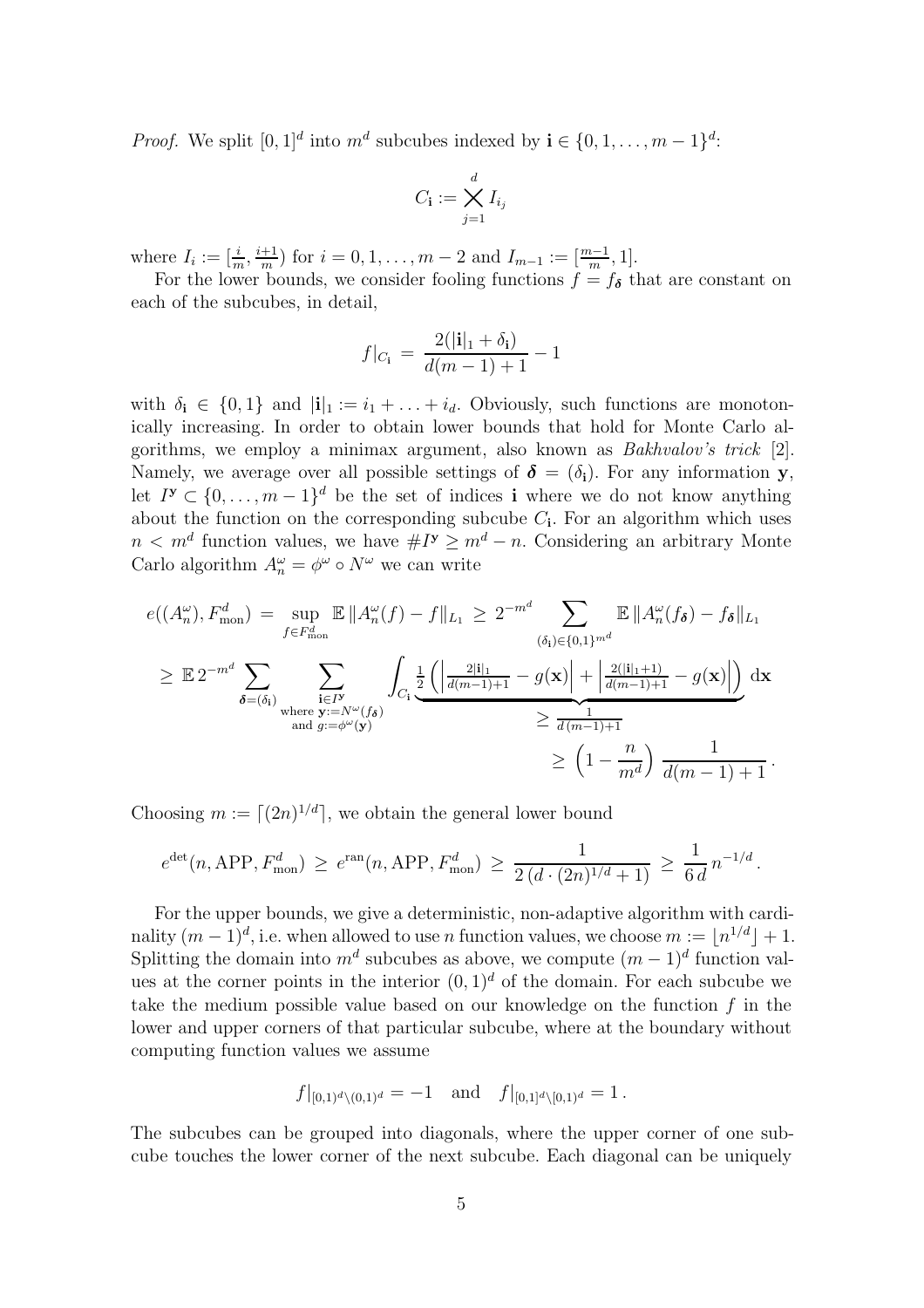<span id="page-5-2"></span>represented by an index i with at least one 0-entry, which thus belongs to the lowest subcube C<sub>i</sub> of that diagonal, in total we have  $m^d - (m-1)^d \leq dm^{d-1}$  diagonals. Due to monotonicity, the contribution of a single diagonal to the  $L_1$ -error is at most  $m^{-d}$ , so altogether we have

$$
e(A_m^d, f) \le \frac{d m^{d-1}}{m^d} = \frac{d}{m} = \frac{d}{\lfloor n^{1/d} \rfloor + 1} \le d n^{-1/d}.
$$

For details compare also the proofs for integration in Papageorgiou [\[15\]](#page-26-2).

The Monte Carlo lower bound contained in the above result does also hold for algorithms with varying cardinality, see [\[11,](#page-25-8) Theorem 4.2].

 $\Box$ 

<span id="page-5-1"></span>Remark 2.2 (On the impracticality of these results). The above proof yields the explicit estimate

$$
\frac{1}{6 d} n^{-1/d} \le e^{\text{ran}}(n, \text{APP}, F_{\text{mon}}^d) \le e^{\text{det}}(n, \text{APP}, F_{\text{mon}}^d) \le d n^{-1/d}.
$$

At first glance, this estimate appears friendly, with constants differing only polynomially in d. This optimistic view, however, collapses dramatically when switching to the notion of  $\varepsilon$ -complexity for  $0 < \varepsilon < 1$ :

$$
\left(\frac{1}{6 d}\right)^d \varepsilon^{-d} \leq n^{\text{ran}}(\varepsilon, \text{APP}, F_{\text{mon}}^d) \leq n^{\text{det}}(\varepsilon, \text{APP}, F_{\text{mon}}^d) \leq d^d \varepsilon^{-d}.
$$

Here, the constants differ superexponentially in  $d$ . Of course, lower bounds for low dimensions also hold for higher dimensions, so given the dimension  $d_0$ , one can optimize over  $d = 1, \ldots, d_0$ . Still, the upper bound is impractical for high dimensions since it is based on algorithms that use exponentially  $(in d)$  many function values.

In fact, for the deterministic setting we cannot avoid a bad d-dependency, we suffer from the curse of dimensionality, see [Section 2.2.](#page-5-0) For the randomized setting, however, we can significantly reduce the  $d$ -dependency (which is still high), at least as long as  $\varepsilon$  is fixed, see [Section 3.](#page-6-0) To summarize, if we only consider the order of convergence, we might think that randomization does not help, but for high dimensions randomization actually does help, at least in the preasymptotic regime.

### <span id="page-5-0"></span>2.2 Curse of dimensionality in the deterministic setting

Hinrichs, Novak, and Woźniakowski [\[8\]](#page-25-1) have shown that the integration (and hence also the  $L_p$ -approximation,  $1 \leq p \leq \infty$ ) of monotone functions suffers from the curse of dimensionality in the deterministic setting.

**Theorem 2.3** (Hinrichs, Novak, Woźniakowski 2011). The  $L_1$ -approximation of monotone functions suffers from the curse of dimensionality in the worst case setting. In detail,

$$
e^{\det}(n, F_{\text{mon}}^d) \ge (1 - n 2^{-d}),
$$

so for  $0 < \varepsilon \leq 1/2$  we have

$$
n^{\det}(\varepsilon, F_{\text{mon}}^d) \geq 2^{d-1}.
$$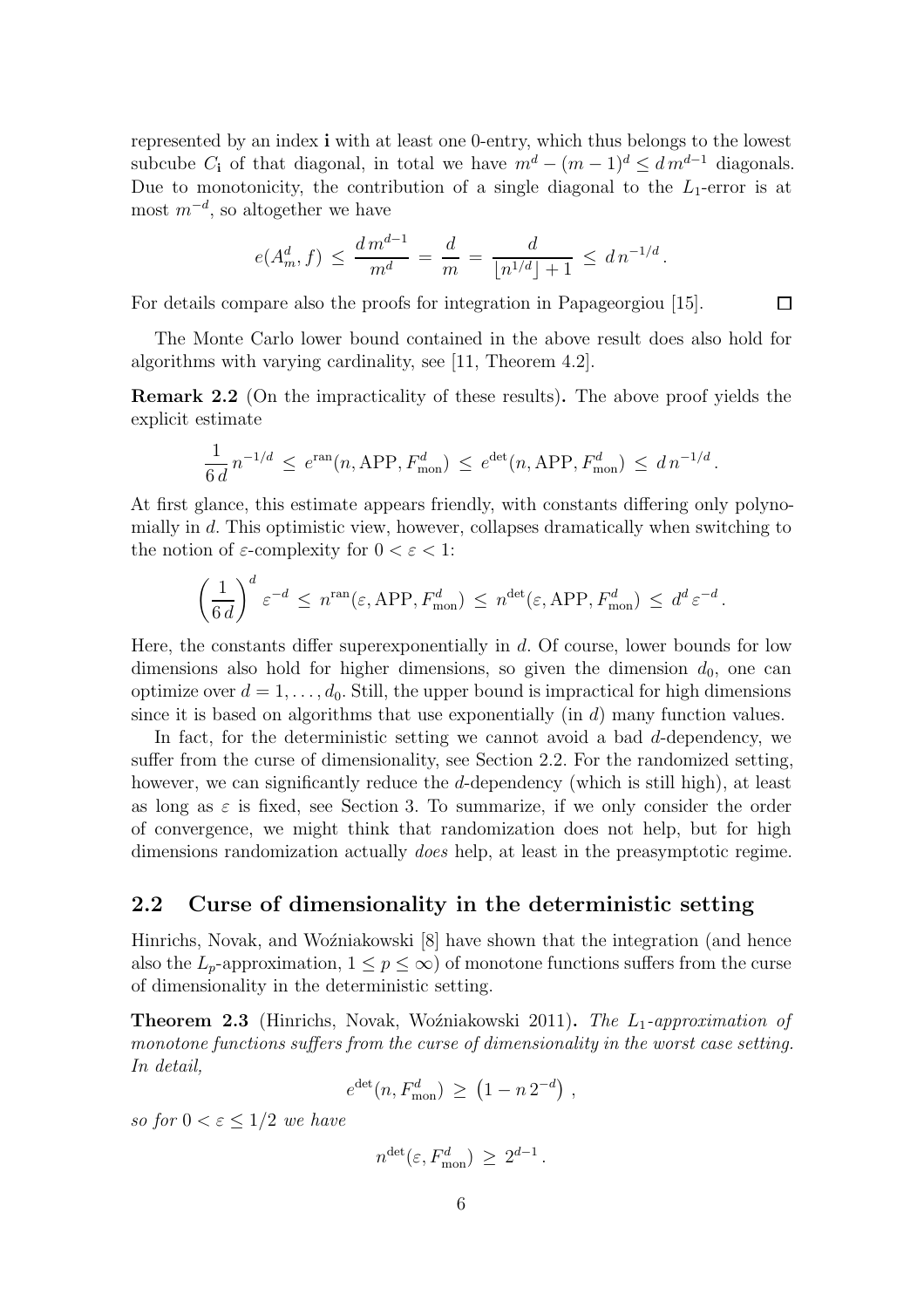<span id="page-6-1"></span>Idea of the proof. Any deterministic algorithm will fail to distinguish the diagonal split function  $f_{\mathbb{Q}}(\mathbf{x}) := \text{sgn}\left(\sum_{j=1}^d x_j - \frac{d}{2}\right)$ ) from other monotone functions  $F_{\text{mon}}^d$ 2 which yield the same information. No matter what information mapping  $N$  we take, there will exist such indistinguishable functions with a big  $L_1$ -distance to  $f_{\rm N}$ , since in this situation each function value only provides knowledge about a subdomain of volume at most  $2^{-d}$ , see [\[8\]](#page-25-1) for details.  $\Box$ 

Note that the *initial error*  $e(0, F_{\text{mon}}^d)$  is 1, this means, if we do not know any function value, the best guess is the zero function. Thus the theorem above states that in order to merely halve the initial error we already need exponentially (in  $d$ ) many function values. The curse of dimensionality can be broken via a Monte Carlo method, see [Section 3,](#page-6-0) but we still have intractability in the randomized setting, see [Section 4.](#page-14-0) In contrast, for integration the standard Monte Carlo method

$$
M_n(f) := \frac{1}{n} \sum_{i=1}^n f(\mathbf{X}_i) \approx \text{INT}(f), \quad \text{where } \mathbf{X}_i \stackrel{\text{iid}}{\sim} \text{unif}([0,1]^d),
$$

easily achieves *strong polynomial tractability*, namely  $n(\varepsilon, INT, F_{\text{mon}}^d) \leq [\varepsilon^{-2}]$ , where the dimension d does not play any role.

# <span id="page-6-0"></span>3 Breaking the curse with Monte Carlo

We present and analyse a new algorithm for the approximation of monotone functions on the unit cube. It is the first algorithm to show that for this problem the curse of dimensionality does not hold in the randomized setting. The idea of the algorithm has been inspired by a method for learning Boolean monotone functions due to Bshouty and Tamon [\[4\]](#page-25-6).

The method is based on the Haar wavelet decomposition of the function  $f$ . We define dyadic cuboids on  $[0, 1]^d$  indexed by  $\alpha \in \mathbb{N}^d$ , or equivalently by an index vector pair  $(\lambda, \kappa)$  with  $\lambda \in \mathbb{N}_0^d$  and  $\kappa \in \mathbb{N}_0^d$ ,  $\kappa_j < 2^{\lambda_j}$ , such that  $\alpha_j = 2^{\lambda_j} + \kappa_j$ for  $j = 1, ..., d$ :

$$
C_{\boldsymbol{\alpha}}=C_{\boldsymbol{\lambda},\boldsymbol{\kappa}}:=\bigtimes_{j=1}^d I_{\alpha_j},
$$

where

$$
I_{\alpha_j} = I_{\lambda_j, \kappa_j} := \begin{cases} [\kappa_j 2^{-\lambda_j}, (\kappa_j + 1) 2^{-\lambda_j}] & \text{for } \kappa_j = 0, \dots, 2^{\lambda_j} - 2, \\ [1 - 2^{-\lambda_j}, 1] & \text{for } \kappa_j = 2^{\lambda_j} - 1. \end{cases}
$$

Note that for fixed  $\lambda_j$  we have a decomposition of the unit interval [0, 1] into  $2^{\lambda_j}$  disjoint intervals of length  $2^{-\lambda_j}$ . (This index system for subdomains differs from the index system for subcubes in [Section 2.1,](#page-3-1) which shall be no source of confusion.) One-dimensional Haar wavelets  $\psi_{\alpha_j} : [0,1] \to \mathbb{R}$  are defined for  $\alpha_j \in \mathbb{N}_0$  (if  $\alpha_j = 0$ , we put  $\lambda_j = -\infty$  and  $\kappa_j = 0$ ),

$$
\psi_{\alpha_j}:=\begin{cases}1\!\!1_{[0,1]} & \text{if } \alpha_j=0 \text{ (i.e. }\lambda_j=-\infty \text{ and }\kappa_j=0),\\2^{\lambda_j/2}\left(1\!\!1_{I_{\lambda_j+1,2\kappa_j+1}}-1\!\!1_{I_{\lambda_j+1,2\kappa_j}}\right) & \text{if } \alpha_j\geq 1 \text{ (i.e. }\lambda_j\geq 0).\end{cases}
$$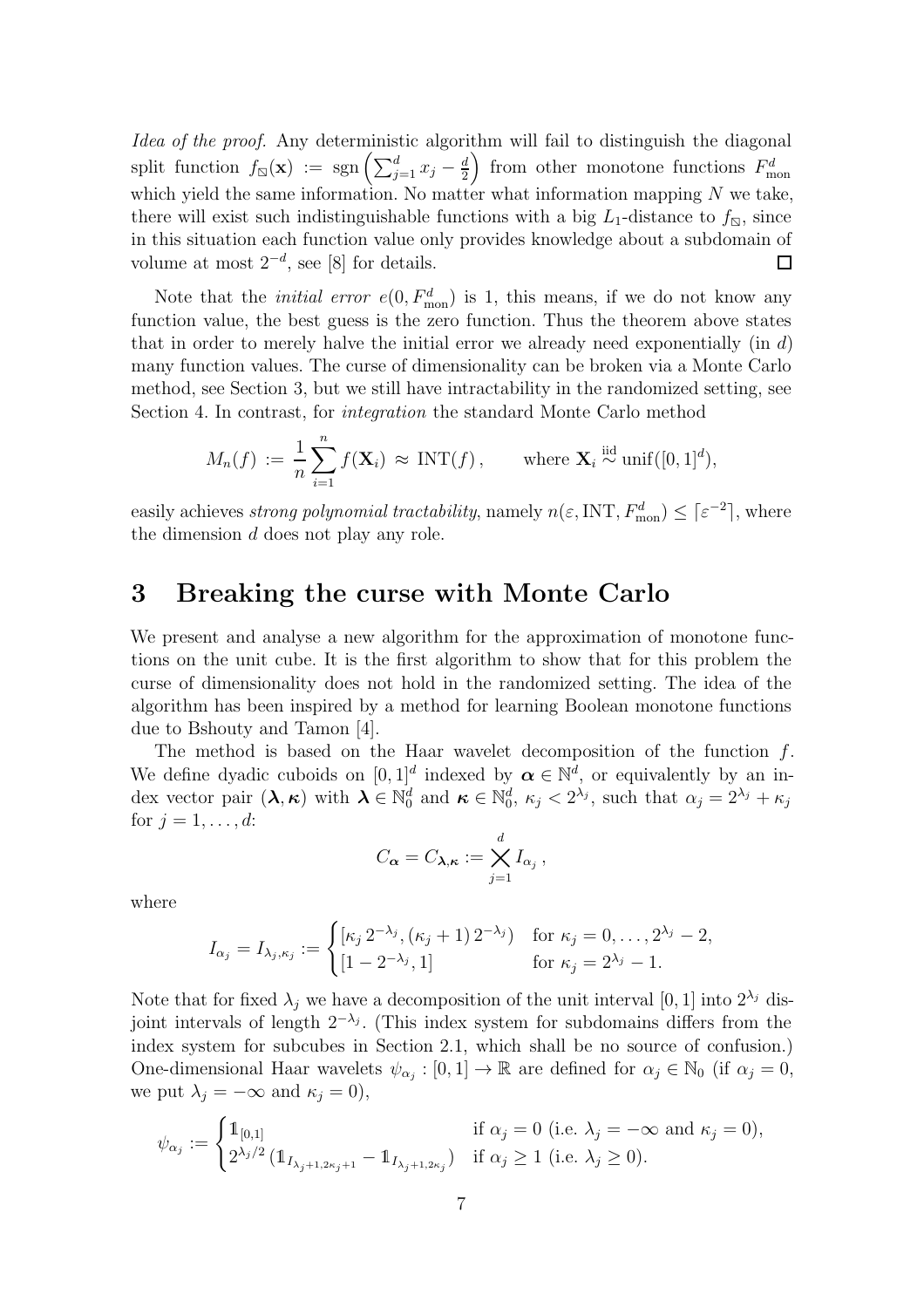<span id="page-7-4"></span>In  $L_2([0,1]^d)$  we have the orthonormal basis  $\{\psi_{\alpha}\}_{{\alpha}\in\mathbb{N}_0^d}$  with

$$
\psi_{\boldsymbol{\alpha}}(\mathbf{x}) := \prod_{j=1}^d \psi_{\alpha_j}(x_j) .
$$

The volume of the support of  $\psi_{\alpha}$  is  $2^{-|\lambda|_+}$  with  $|\lambda|_+ := \sum_{j=1}^d \max\{0, \lambda_j\}$ . The basis function  $\psi_{\alpha}$  only takes discrete values  $\{0, \pm 2^{|\lambda|_+/2}\}$ , hence it is normalized indeed. (Our definition differs from the usual definition of the Haar basis where for each  $\alpha_i$ ) 0 the sign would be reversed. However, our version is convenient in the context of monotone functions, especially in the proof of [Lemma 3.2.](#page-8-0))

We can write any monotone function  $f$  as the Haar wavelet decomposition

$$
f\,=\,\sum_{{\boldsymbol{\alpha}}\in{\mathbb{N}}^d_0}\tilde{f}({\boldsymbol{\alpha}})\,\psi_{\boldsymbol{\alpha}}
$$

with the wavelet coefficients

$$
\tilde{f}(\boldsymbol{\alpha}) := \langle \psi_{\boldsymbol{\alpha}}, f \rangle = \mathbb{E} \psi_{\boldsymbol{\alpha}}(\mathbf{X}) f(\mathbf{X}),
$$

where **X** is uniformly distributed on  $[0, 1]^d$ . The algorithm shall use information from random samples  $f(\mathbf{X}_1), \ldots, f(\mathbf{X}_n)$ , with  $\mathbf{X}_i \stackrel{\text{iid}}{\sim} \text{unif}[0,1]^d$ , in order to approximate the most important wavelet coefficients via the standard Monte Carlo method,

<span id="page-7-3"></span>
$$
\tilde{f}(\boldsymbol{\alpha}) \approx \tilde{h}(\boldsymbol{\alpha}) := \frac{1}{n} \sum_{i=1}^{n} \psi_{\boldsymbol{\alpha}}(\mathbf{X}_i) f(\mathbf{X}_i).
$$
\n(1)

In particular, we choose a resolution  $r \in \mathbb{N}$ , and a parameter  $k \in \{1, \ldots, d\}$ , and only consider indices  $\alpha \leftrightarrow (\lambda, \kappa)$  with  $\lambda_i < r$  and  $|\alpha|_0 := \#\{j \mid \alpha_j > 0\} \leq k$ . (The quantity  $|\alpha|_0$  counts the number of *active variables* of a wavelet  $\psi_{\alpha}$ .) A naive linear algorithm would simply return a linear reconstruction,

<span id="page-7-0"></span>
$$
h = A_{n,k,r}^{\omega}(f) := \sum_{\substack{\alpha \in \mathbb{N}_0^d \\ |\alpha|_0 \le k \\ \lambda < r}} \tilde{h}(\alpha) \psi_{\alpha}, \qquad \text{for } f \in F_{\text{mon}}^d. \tag{2}
$$

This linear algorithm can already break the curse of dimensionality but the  $\varepsilon$ dependency of the required sample size is unfavourable, see [\[11,](#page-25-8) Theorem 4.22] for a detailed analysis. Instead, for the subclass of sign-valued monotone functions

$$
F_{\text{mon}\pm}^d := \{ f : [0,1]^d \to \{-1,+1\} \mid f \in F_{\text{mon}}^d \},
$$

in the  $L_1$ -approximation setting it is natural to return a sign-valued approximation,

<span id="page-7-1"></span>
$$
g = \hat{A}_{n,k,r}^{\omega}(f) := \operatorname{sgn} h = \operatorname{sgn} \circ [A_{n,k,r}^{\omega}(f)], \qquad \text{for } f \in F_{\text{mon}\pm}^d. \tag{3}
$$

(Here and for the rest of this paper, we put  $sgn(0) := 1$  in order to avoid zero values.) For general monotone functions  $f \in F_{\text{mon}}^d$  with function values in  $[-1, +1]$ , the algorithm can be generalized to

<span id="page-7-2"></span>
$$
\bar{A}_{n,k,r}^{\omega}(f) := \frac{1}{2} \int_{-1}^{1} \hat{A}_{n,k,r}^{\omega}(f_t) dt, \quad \text{where } f_t(\mathbf{x}) := \text{sgn}(f(\mathbf{x}) - t) \text{ for } t \in \mathbb{R}.
$$
 (4)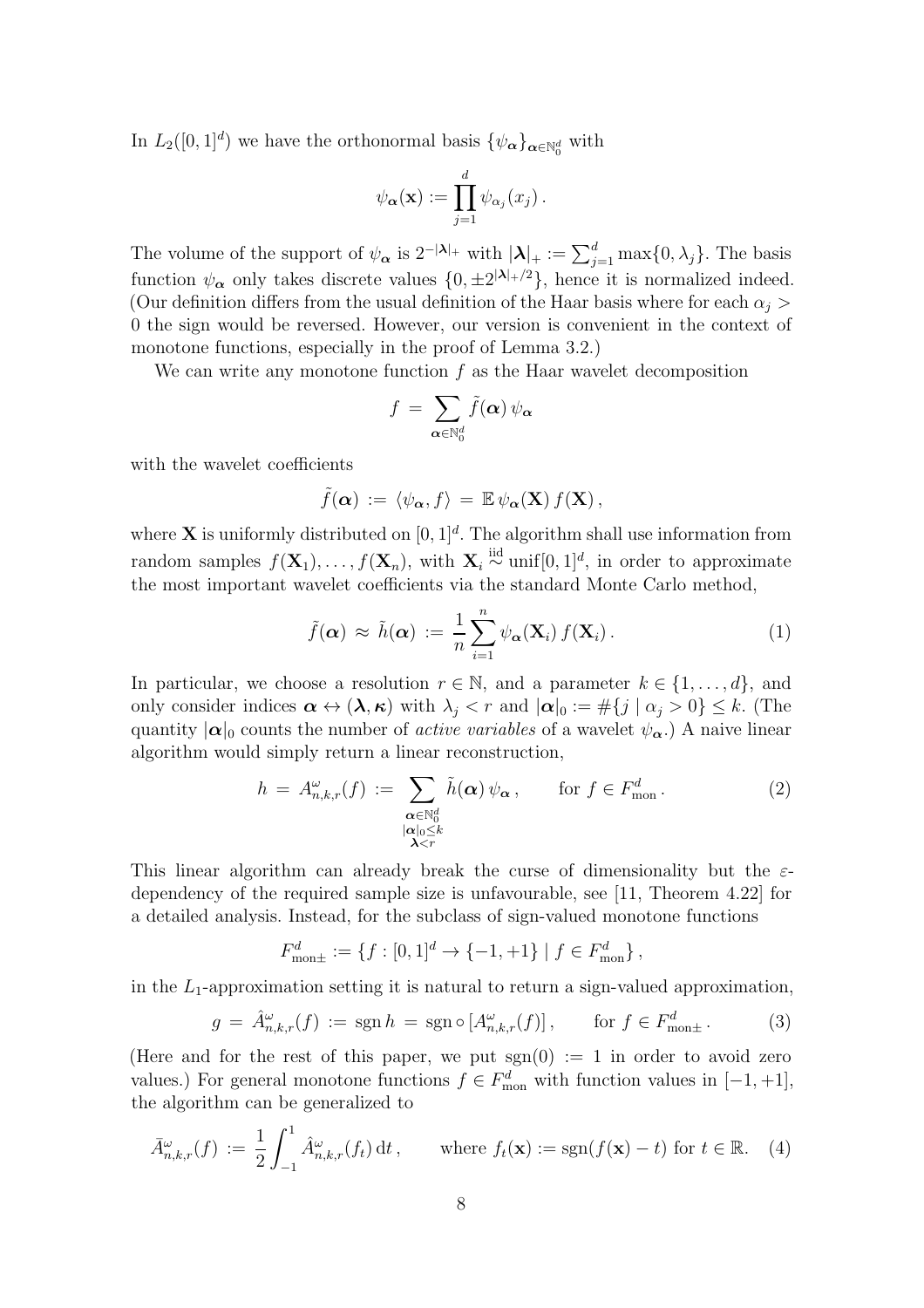<span id="page-8-3"></span>Note that the function values  $f_t(\mathbf{X}_i)$  which are needed in the course of evaluating  $\bar{A}_{n,k,r}$  can be directly derived from function values  $f(\mathbf{X}_i)$ , so we still use the same information as within the simple linear algorithm [\(2\)](#page-7-0). (This trick would not be possible for algorithms with an adaptive procedure for collecting information on a sign-valued function.) The idea for the generalized algorithm  $\bar{A}_{n,k,r}$  is based on the observation

<span id="page-8-1"></span>
$$
f(\mathbf{x}) = \frac{1}{2} \int_{-1}^{1} \text{sgn}(f(\mathbf{x}) - t) dt, \quad \text{for } f(\mathbf{x}) \in [-1, 1]. \tag{5}
$$

The validity of this approach is summarized in the following Lemma.

<span id="page-8-2"></span>Lemma 3.1. For the approximation of monotone functions with the methods defined in [\(3\)](#page-7-1) and [\(4\)](#page-7-2) we have

$$
e(\hat{A}_{n,k,r}, F_{\text{mon}\pm}^d) = e(\bar{A}_{n,k,r}, F_{\text{mon}}^d).
$$

*Proof.* Since for sign-valued functions  $f \in F_{\text{mon}\pm}^d$  we have  $f_t = f$  for  $t \in (-1,1]$ , trivially  $\hat{A}_{n,k,r}(f) = \bar{A}_{n,k,r}(f)$ , and from  $F_{\text{mon}\pm}^d \subset F_{\text{mon}}^d$  we conclude the inequality  $e(\hat{A}_{n,k,r}, F_{\text{mon}\pm}^d) \leq e(\bar{A}_{n,k,r}, F_{\text{mon}}^d).$ 

Reversely, for  $f \in F_{\text{mon}}^d$ , using the definition of  $\bar{A}_{n,k,r}$  in [\(4\)](#page-7-2) and the observation [\(5\)](#page-8-1), via the triangle-inequality and Fubini's theorem we have

$$
e(\bar{A}_{n,k,r}, f) = \mathbb{E} \|f - \bar{A}_{n,k,r}^{\omega}(f)\|_{L_1}
$$
  
\n
$$
[(4), (5)] = \frac{1}{2} \mathbb{E} \left\| \int_{-1}^{1} (f_t - \hat{A}_{n,k,r}^{\omega}(f_t)) dt \right\|_{L_1}
$$
  
\n
$$
[\Delta \text{-ineq.}, \text{Fubini}] \leq \frac{1}{2} \int_{-1}^{1} \mathbb{E} \|f_t - \hat{A}_{n,k,r}^{\omega}(f_t)\| dt \leq e(\hat{A}_{n,k,r}, F_{\text{mon}\pm}^d).
$$

This implies  $e(\bar{A}_{n,k,r}, F_{\text{mon}}^d) \le e(\hat{A}_{n,k,r}, F_{\text{mon}\pm}^d)$ , thus finishing the proof.

We continue with the error analysis of the given algorithm, where by virtue of the above lemma we may restrict to the approximation of sign-valued monotone functions via  $\hat{A}_{n,k,r}$ . For details on the implementation of  $\bar{A}_{n,k,r}$ , see [Remark 3.5.](#page-12-0)

A key result for the error analysis is the following fact about those Haar wavelet coefficients which are dropped by the algorithm, compare Bshouty and Tamon [\[4,](#page-25-6) Section 4] for the Boolean setting.

<span id="page-8-0"></span>**Lemma 3.2.** For any monotone function  $f \in F_{\text{mon}}^d$  we have

$$
\sum_{\substack{\boldsymbol{\alpha}\in\mathbb{N}_0^d\\|\boldsymbol{\alpha}|_0>\boldsymbol{k}\\ \boldsymbol{\lambda}
$$

*Proof.* Within the first step, we consider special wavelet coefficients  $\hat{f}(\alpha \mathbf{e}_i)$  that measure the average growth of f along the j-th coordinate within the interval  $I_{\alpha}$ , where  $e_j$  is the j-th vector of the standard basis in  $\mathbb{R}^d$ . We will frequently use the

$$
\Box
$$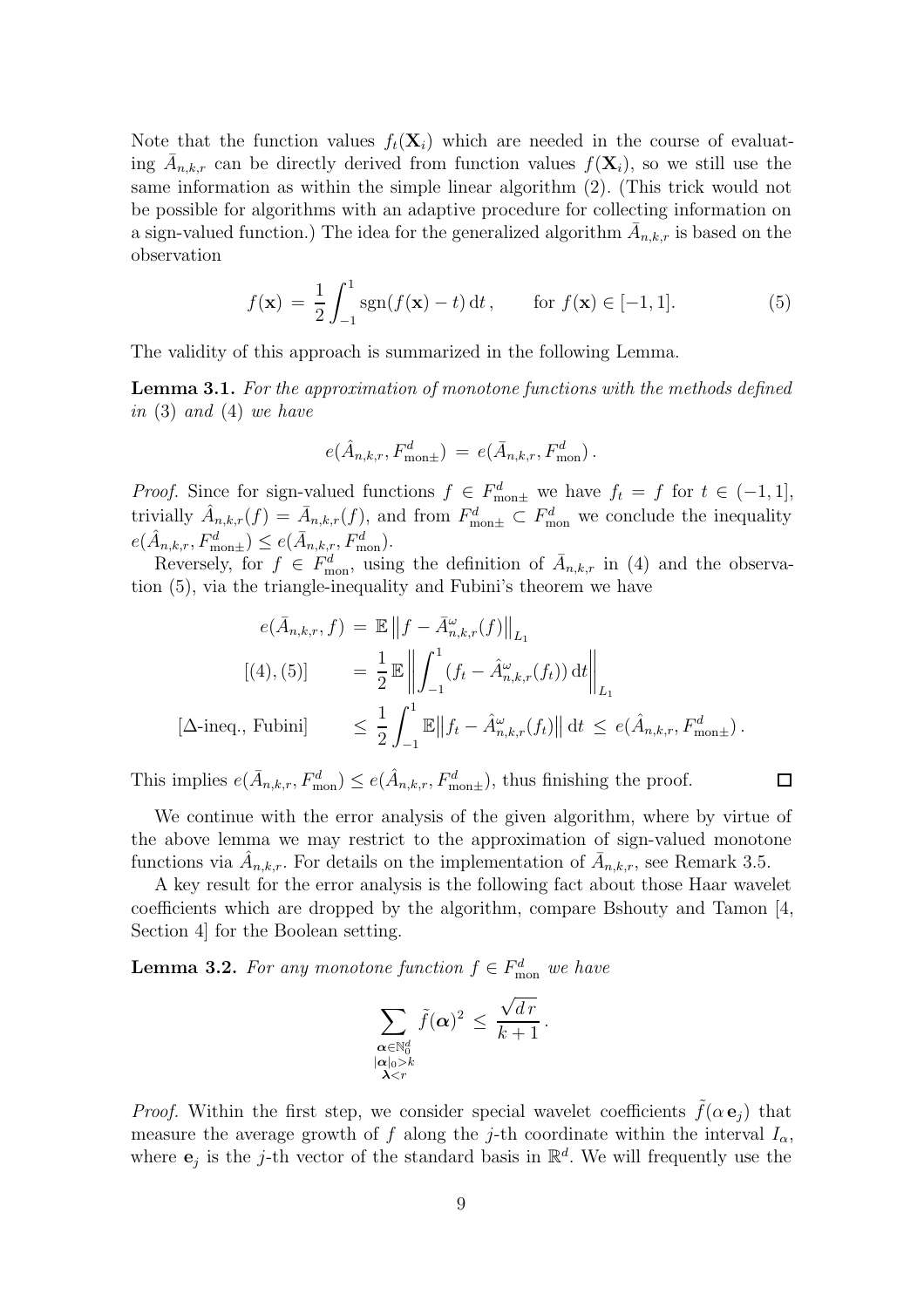alternative indexing  $I_{\lambda,\kappa}$  with  $\alpha = 2^{\lambda} + \kappa \in \mathbb{N}$ , where  $\lambda \in \mathbb{N}_0$  and  $\kappa = 0, \ldots, 2^{\lambda} - 1$ . We define the function

$$
f_{\alpha j}(\mathbf{x}) := \begin{cases} 0 & \text{for } x_j \notin I_{\alpha}, \\ 2^{\lambda/2} \int_0^1 \psi_{\alpha}(z_j) \cdot f(\mathbf{z}) \Big|_{\begin{subarray}{l} z_{j'} = x_{j'} \\ \text{for } j' \neq j \end{subarray}} \mathrm{d} z_j & \text{for } x_j \in I_{\alpha}. \end{cases}
$$

Due to the monotonicity of f we have  $f_{\alpha j} \geq 0$ , and from the boundedness of f we have  $f_{\alpha j} \leq 1$ . Using this and Parseval's equation, we obtain

$$
\tilde{f}(\alpha \mathbf{e}_j) = \langle \psi_{\alpha \mathbf{e}_j}, f \rangle = 2^{\lambda/2} \|f_{\alpha j}\|_{L_1} \geq 2^{\lambda/2} \|f_{\alpha j}\|_{L_2}^2 = 2^{\lambda/2} \sum_{\alpha' \in \mathbb{N}_0^d} \langle \psi_{\alpha'}, f_{\alpha j} \rangle^2.
$$

Since the function  $f_{\alpha i}$  is constant in  $x_i$  on  $I_{\alpha}$  and vanishes outside, we only need to consider summands with coarser resolution  $\lambda'_j < \lambda$  in that coordinate, and where the support of  $\psi_{\alpha}$  contains the support of  $f_{\alpha j}$ . That is the case for  $\kappa'_{j} = \lfloor 2^{\lambda'_{j}-\lambda} \kappa \rfloor$ with  $\lambda'_j = -\infty, 0, \ldots, \lambda - 1$ . For such indices  $\alpha' \leftrightarrow (\kappa', \lambda')$  we have

$$
\langle \psi_{\boldsymbol{\alpha}'}, f_{\alpha j} \rangle^2 = 2^{\max\{0, \lambda'_j\} - \lambda} \langle \psi_{\boldsymbol{\alpha}''}, f \rangle^2 = 2^{\max\{0, \lambda'_j\} - \lambda} \tilde{f}^2(\boldsymbol{\alpha}''),
$$

where  $\alpha''_{j'} = \alpha'_{j'}$  for  $j' \neq j$ , and  $\alpha''_{j} = \alpha$ . Hence we obtain

<span id="page-9-0"></span>
$$
\tilde{f}(\alpha \mathbf{e}_j) \geq 2^{\lambda/2} \underbrace{\left(2^{-\lambda} + \sum_{l=0}^{\lambda-1} 2^{l-\lambda}\right)}_{=1} \sum_{\substack{\mathbf{\alpha}'' \in \mathbb{N}_0^d \\ \alpha''_j = \alpha}} \tilde{f}^2(\mathbf{\alpha}''). \tag{6}
$$

Based on this relation between the wavelet coefficients, we can estimate

$$
1 = \|f\|_{L_2}^2 = \sum_{\alpha \in \mathbb{N}_0^d} \tilde{f}^2(\alpha) \ge \sum_{j=1}^d \sum_{\lambda=0}^{r-1} \sum_{\kappa=0}^{2^{\lambda}-1} \tilde{f}^2((2^{\lambda} + \kappa) \mathbf{e}_j)
$$
  
\n
$$
\ge \sum_{j=1}^d \sum_{\lambda=0}^{r-1} 2^{-\lambda} \left( \sum_{\kappa=0}^{2^{\lambda}-1} \tilde{f}((2^{\lambda} + \kappa) \mathbf{e}_j) \right)^2
$$
  
\n
$$
[(6)] \ge \sum_{j=1}^d \sum_{\lambda=0}^{r-1} \left( \sum_{\substack{\alpha \in \mathbb{N}_0^d \\ \lambda_j = \lambda}} \tilde{f}^2(\alpha) \right)^2.
$$

Taking the square root, and using the norm estimate  $\|\mathbf{v}\|_1 \leq \sqrt{m} \|\mathbf{v}\|_2$  for  $\mathbf{v} \in \mathbb{R}^m$ , here with  $m = dr$ , we end up with

$$
1\,\geq\,\frac{1}{\sqrt{dr}}\,\sum_{j=1}^d\sum_{\substack{\boldsymbol{\lambda}=0 \\ \lambda_j=\lambda}}^{n-1}\sum_{\substack{\boldsymbol{\alpha}\in\mathbb{N}_0^d \\ \lambda_j=\lambda}}\tilde{f}^2(\boldsymbol{\alpha})\,\geq\,\frac{1}{\sqrt{dr}}\,\sum_{\substack{\boldsymbol{\alpha}\in\mathbb{N}_0^d \\ \boldsymbol{\lambda}k \\ \boldsymbol{\lambda}
$$

This proves the lemma.

 $\Box$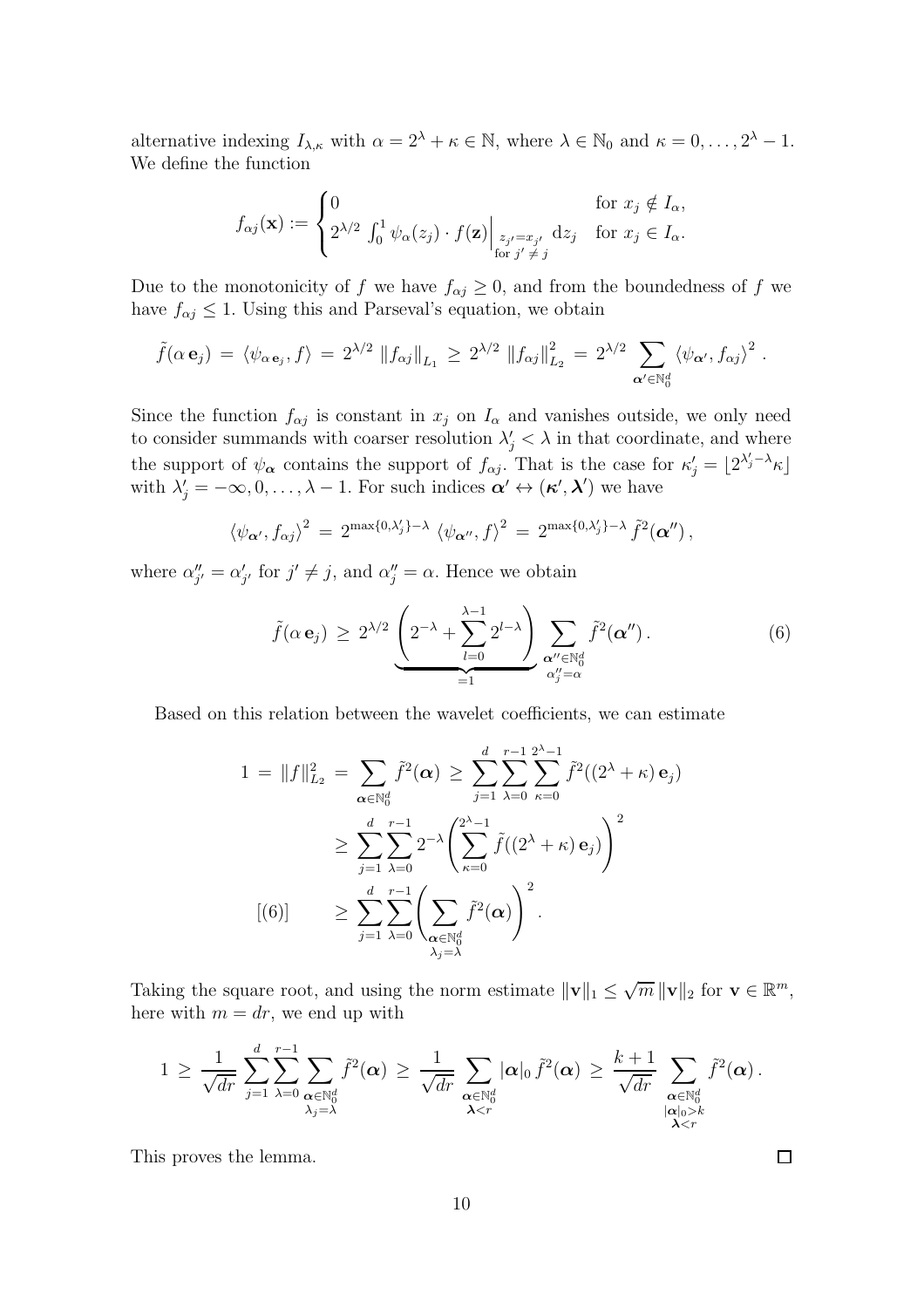<span id="page-10-4"></span>By virtue of the above lemma we obtain the following error and complexity bound, compare Bshouty and Tamon [\[4,](#page-25-6) Theorem 5.1] for the Boolean setting. (Their error criterion is slightly different, namely, it is the  $L_1$ -error at prescribed confidence level rather than the expected  $L_1$ -distance.)

<span id="page-10-0"></span>**Theorem 3.3.** For the algorithm  $\bar{A}_{n,k,r} = (\bar{A}_{n,k,r}^{\omega})_{\omega \in \Omega}$  as defined in [\(4\)](#page-7-2) we have the error bound

$$
e(\bar{A}_{n,k,r}, F_{\text{mon}}^d) \le 5\frac{d}{2^r} + 4\frac{\sqrt{dr}}{k+1} + 4\frac{\exp[k(1+\log\frac{d}{k} + (\log 2) r)]}{n}.
$$

Given  $0 < \varepsilon < 1$ , the  $\varepsilon$ -complexity for the Monte Carlo approximation of monotone functions is bounded by

$$
n^{\text{ran}}(\varepsilon, F_{\text{mon}}^d) \, \leq \, \min\Bigg\{\exp\Bigg[C\,\frac{\sqrt{d}}{\varepsilon}\,\left(1+\log \frac{d}{\varepsilon}\right)^{3/2}\Bigg]\, ,\, \exp\left[d\,\log \frac{d}{2\varepsilon}\right]\Bigg\}\, ,
$$

with some numerical constant  $C > 0$ . In particular, the curse of dimensionality does not hold for the randomized  $L_1$ -approximation of monotone functions.

*Proof.* Thanks to [Lemma 3.1,](#page-8-2) we may restrict to the analysis of the algorithm  $\hat{A}_{n,k,r}$ for sign-valued functions  $f \in F_{\text{mon}\pm}^d$ .

Since we only take certain wavelet coefficients until a resolution  $r$  into account, the reconstruction [\(3\)](#page-7-1) will be a function which is constant on each of  $2^{rd}$  subcubes  $C_{r1,\kappa}$ where  $\mathbf{1} = (1, \ldots, 1)$  and  $\boldsymbol{\kappa} \in \{0, \ldots, 2^{r} - 1\}^{d}$ . The algorithm can be seen as actually approximating

$$
\operatorname{sgn} f_r, \qquad \text{where} \quad f_r := \sum_{\substack{\boldsymbol{\alpha} \in \mathbb{N}_0^d \\ \boldsymbol{\lambda} < r}} \tilde{f}(\boldsymbol{\alpha}) \, \psi_{\boldsymbol{\alpha}} \, .
$$

Since on the one hand, the Haar wavelets are constant on each of these  $2^{rd}$  subcubes, and on the other hand, we have  $2^{rd}$  wavelets up to this resolution, the function  $f_r$ takes on each of the subcubes the average function value of f on that subcube, which is between  $-1$  and  $+1$ . The function sgn  $f_r$  takes the subcubewise predominant value of f, which is either  $-1$  or  $+1$ . That is, for  $X, X' \sim \text{unif } C_{r1,\kappa}$  we have

<span id="page-10-1"></span>
$$
\mathbb{E}|f(\mathbf{X}) - \operatorname{sgn} f_r(\mathbf{X})| = \mathbb{E}|f(\mathbf{X}) - \operatorname{med}' f(\mathbf{X}')| \le 1[f \text{ not const. on } C_{r1,\kappa}], \quad (7)
$$

and for  $\mathbf{x} \in C_{r1,\kappa}$  we can estimate

<span id="page-10-2"></span>
$$
|\operatorname{sgn}(f_r(\mathbf{x})) - f_r(\mathbf{x})| \le \mathbb{1}[f \text{ not const. on } C_{r1,\kappa}].
$$
 (8)

Similarly to the upper bound part within the proof of [Theorem 2.1,](#page-3-2) we group the subcubes into diagonals. By monotonicity, there is at most one subcube within each diagonal where the sign-valued function f jumps from  $-1$  to  $+1$ , hence [\(7\)](#page-10-1) and [\(8\)](#page-10-2) are non-zero but bounded by 1. Now that there are  $2^{rd} - (2^r - 1)^d \leq d \cdot 2^{r(d-1)}$  diagonals, and the volume of each subcube is  $2^{-rd}$ , we obtain

<span id="page-10-3"></span>
$$
||f - \operatorname{sgn} f_r||_{L_1} \le \frac{d \cdot 2^{r(d-1)}}{2^{rd}} = \frac{d}{2^r}, \qquad \text{as well as} \qquad ||\operatorname{sgn} f_r - f_r||_{L_2}^2 \le \frac{d}{2^r}.
$$
 (9)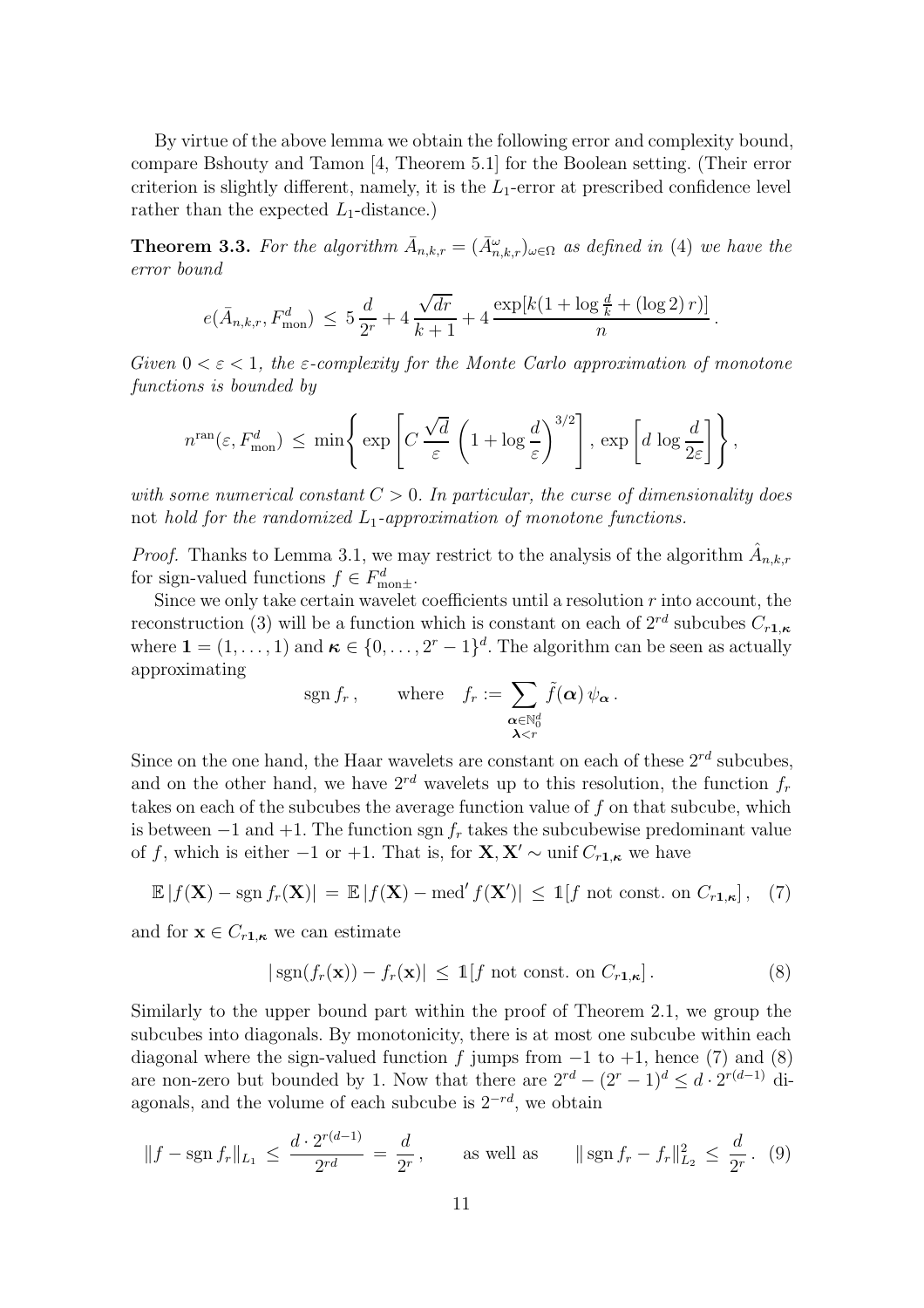Surprisingly, the fact that the wavelet basis functions have a small support, actually helps to keep the error for estimating the wavelet coefficients small. Exploiting independence of the sample points and unbiasedness of the standard Monte Carlo wavelet coefficient estimator [\(1\)](#page-7-3), for  $(\lambda, \kappa) \leftrightarrow \alpha \in \mathbb{N}_0^d$  we have

$$
\mathbb{E}[\tilde{h}(\alpha) - \tilde{f}(\alpha)]^2 = \mathbb{E}\left[\frac{1}{n}\sum_{i=1}^n \psi_{\alpha}(\mathbf{X}_i) f(\mathbf{X}_i) - \tilde{f}(\alpha)\right]^2
$$
  
\n
$$
[\mathbf{X}_i \text{ i.i.d.}; \text{ unbiasedness}] = \frac{1}{n} \mathbb{E}\left[\psi_{\alpha}(\mathbf{X}_1) f(\mathbf{X}_1) - \tilde{f}(\alpha)\right]^2
$$
  
\n
$$
\leq \frac{1}{n} \mathbb{E}[\psi_{\alpha}(\mathbf{X}_1) f(\mathbf{X}_1)]^2
$$
  
\n
$$
= \frac{1}{n} \mathbb{P}\{\mathbf{X}_1 \in C_{\alpha}\} \mathbb{E}\left[\psi_{\alpha}(\mathbf{X}_1) f(\mathbf{X}_1)\right]^2 | \mathbf{X}_1 \in C_{\alpha}\right]
$$
  
\n
$$
= \frac{1}{n}.
$$
  
\n(10)

This estimate on the quality of wavelet coefficient approximation can be used for estimating  $L_2$ -errors. Regarding the approximation  $g = \hat{A}_{n,k,r}^{\omega}(f) = \text{sgn } h$  as defined in [\(3\)](#page-7-1), from the observation

<span id="page-11-1"></span>
$$
sgn(f_r(\mathbf{x})) \neq g(\mathbf{x}) = sgn(h(\mathbf{x})) \Rightarrow (sgn(f_r(\mathbf{x})) - h(\mathbf{x}))^2 \geq 1
$$

we conclude

<span id="page-11-0"></span>
$$
\|\operatorname{sgn} f_r - g\|_{L_1} \le 2\|\operatorname{sgn} f_r - h\|_{L_2}^2 \le 4\|\operatorname{sgn} f_r - f_r\|_{L_2}^2 + 4\|f_r - h\|_{L_2}^2. \tag{11}
$$

Then, combining previous estimates, the expected distance between the input  $f$ and the approximate reconstruction  $g = \hat{A}_{n,k,r}^{\omega}(f) = \text{sgn } h$  from [\(3\)](#page-7-1) can be bounded as follows,

$$
\mathbb{E} \|f - g\|_{L_1} \le \|f - \operatorname{sgn} f_r\|_{L_1} + \mathbb{E} \| \operatorname{sgn} f_r - g\|_{L_1}
$$
  
\n
$$
[(11)] \le \|f - \operatorname{sgn} f_r\|_{L_1} + 4 \| \operatorname{sgn} f_r - f_r\|_{L_2}^2 + 4 \mathbb{E} \|f_r - h\|_{L_2}^2
$$
  
\n
$$
[(9), \text{Parseval}] \le 5 \frac{d}{2^r} + 4 \left( \sum_{\substack{\alpha \in \mathbb{N}_0^d \\ |\alpha|_0 > k}} \tilde{f}(\alpha)^2 + \sum_{\substack{\alpha \in \mathbb{N}_0^d \\ |\alpha|_0 \le k \\ \lambda < r}} \mathbb{E}[\tilde{f}(\alpha) - \tilde{h}(\alpha)]^2 \right)
$$
  
\n[Lemma 3.2; (10)]  $\le 5 \frac{d}{2^r} + 4 \frac{\sqrt{dr}}{k+1} + 4 \frac{\#A}{n},$  (12)

where A is the index set corresponding to the wavelet coefficients that are computed,

<span id="page-11-2"></span>
$$
A:=\{\boldsymbol{\alpha}\in\mathbb{N}_0^d\mid|\boldsymbol{\alpha}|_0\leq k\text{ and }\boldsymbol{\lambda}
$$

We can quantify the size of the index set A for  $k \in \{1, \ldots, d\}$  by standard estimates,

$$
\#A = \sum_{l=0}^{k} {d \choose l} (2^{r} - 1)^{l} \leq 2^{rk} \sum_{l=0}^{k} {d \choose l} \leq 2^{rk} \left(\frac{e d}{k}\right)^{k}.
$$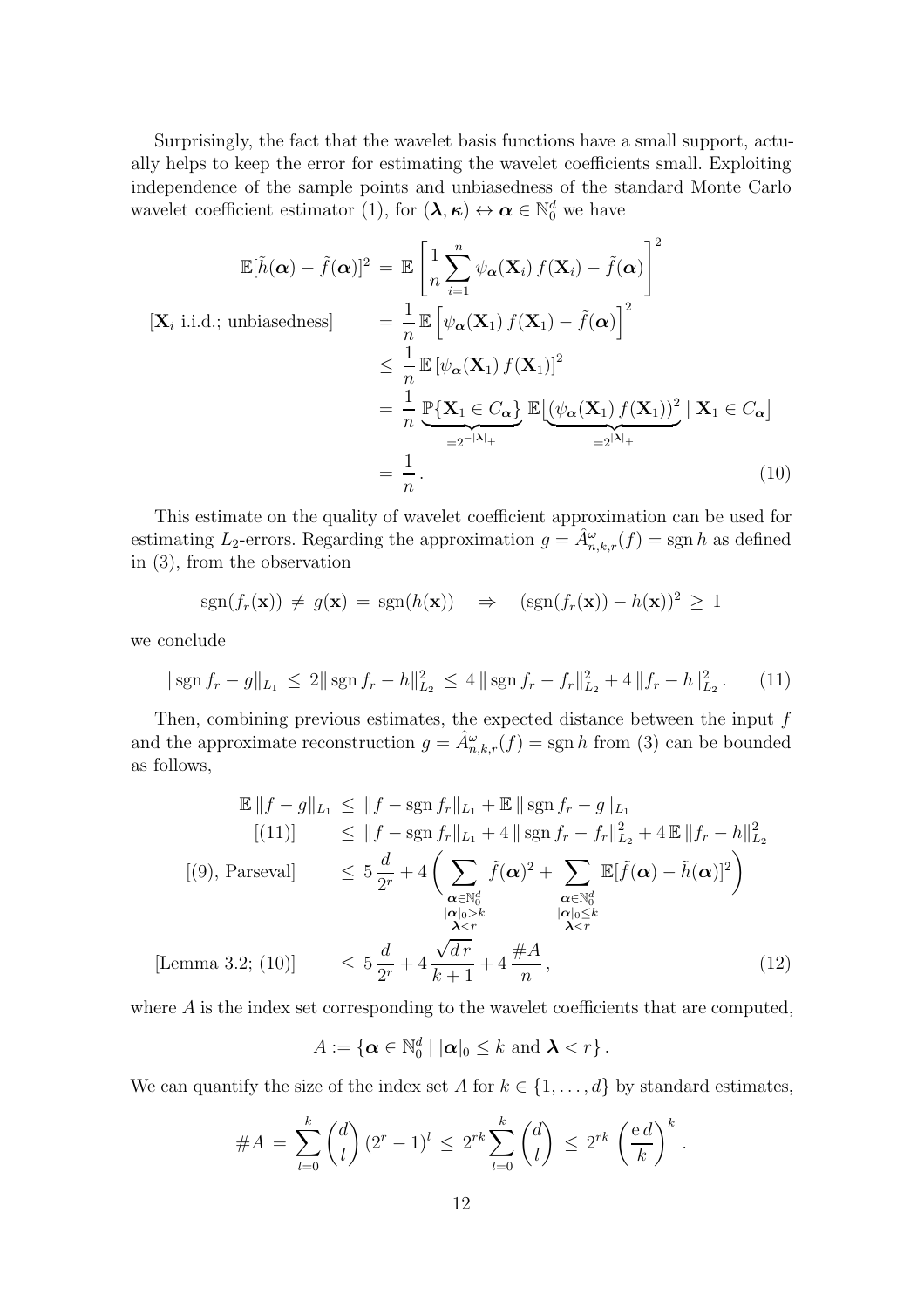This finally yields the error bound for the Monte Carlo method  $\hat{A}_{n,k,r}$  applied to sign-valued functions  $f \in F_{\text{mon}\pm}^d$  as stated in the theorem.

Choosing the resolution  $r := \lceil \log_2 \frac{15d}{\varepsilon} \rceil$  $\frac{5d}{\varepsilon}$  will bound the first term  $5d \cdot 2^{-r} \leq \varepsilon/3$ . Selecting  $k := \min \{ \lfloor 12\sqrt{dr}/\varepsilon \rfloor, d \}$  then guarantees  $4\sqrt{dr}/(k+1) \leq \varepsilon/3$ , except for the case  $k = d$  where we can even ignore the second term from the estimate [\(12\)](#page-11-2). Finally, the third term  $4 \cdot (\#A)/n$  can be bounded from above by  $\varepsilon/3$  if we put

$$
n := \left\lceil \frac{12}{\varepsilon} \exp\left(k\left(1 + \log\frac{d}{k} + (\log 2) r\right)\right)\right\rceil \le \exp\left[C\frac{\sqrt{d}}{\varepsilon}\left(1 + \log\frac{d}{\varepsilon}\right)^{3/2}\right],
$$

with some suitable numerical constant  $C > 0$ . By this choice we obtain the error bound  $\varepsilon$  we aimed for.

Note that if  $\varepsilon$  is too small, we can only choose  $k = d$  for the algorithm  $A_{n,k,r}$ . In this case, for the approximation of  $f_r$ , we would take  $2^{rd}$  wavelet coefficients into account, n would become much bigger in order to achieve the accuracy we aim for. Instead, one can approximate f directly via the deterministic algorithm  $A_m^d$  from [Theorem 2.1,](#page-3-2) which is based on  $(m-1)^d$  function values on a regular grid. The worst case error is bounded by  $e(A_m^d, F_{\text{mon}}^d) \le d/m$ . Taking  $m := 2^r$ , this gives the same bound that we already have for the accuracy at which sgn  $f_r$  approximates f, see [\(9\)](#page-10-3). So for small  $\varepsilon$ , which roughly means  $\varepsilon \leq 1/\sqrt{d}$  (modulo logarithmic terms), we take the deterministic upper bound

$$
n^{\text{det}}(\varepsilon, F_{\text{mon}}^d) \le \exp\left(d \log \frac{d}{\varepsilon}\right),
$$

 $\Box$ 

compare [Remark 2.2.](#page-5-1)

Remark 3.4 (Violation of monotonicity). For the algorithms we analysed, there is no feature which would guarantee that the output function  $q$  is a monotonously increasing function. In fact, the analysis of [Lemma 3.2](#page-8-0) does only require that the function is monotone in each variable, but it is not necessary to know whether it is monotonously increasing or decreasing.

We may think about a scenario where all computed function values are 1, but accidentally they are computed in the lowermost subcube  $C_{r1.0}$  of the domain  $[0, 1]^d$  at resolution  $r$ , and then some function values of the reconstruction  $g$  are still negative and violate the assumption of monotonic growth. Namely, for the linear reconstruction h, the value in the uppermost subcube  $C_{r1,(2r-1)1}$  at resolution r can be written as

$$
\sum_{\substack{\alpha \in \{0,1\}^d \\ |\alpha|_0 \leq k}} (-1)^{|\alpha|_0} = \sum_{\ell=0}^k {d \choose \ell} (-1)^{\ell}.
$$

If  $k \leq d/2$  is uneven, this value is negative. Meanwhile, h is positive in  $C_{r1,0}$ , hence the monotonicity is violated,  $g = \text{sgn}\, h \notin F_{\text{mon}}^d$ .

<span id="page-12-0"></span>**Remark 3.5** (Implementation of the non-linear method  $\bar{A}_{n,k,r}$ ). The algorithm  $\bar{A}_{n,k,r}$ as defined in [\(4\)](#page-7-2) appears rather abstract with the integral within the definition.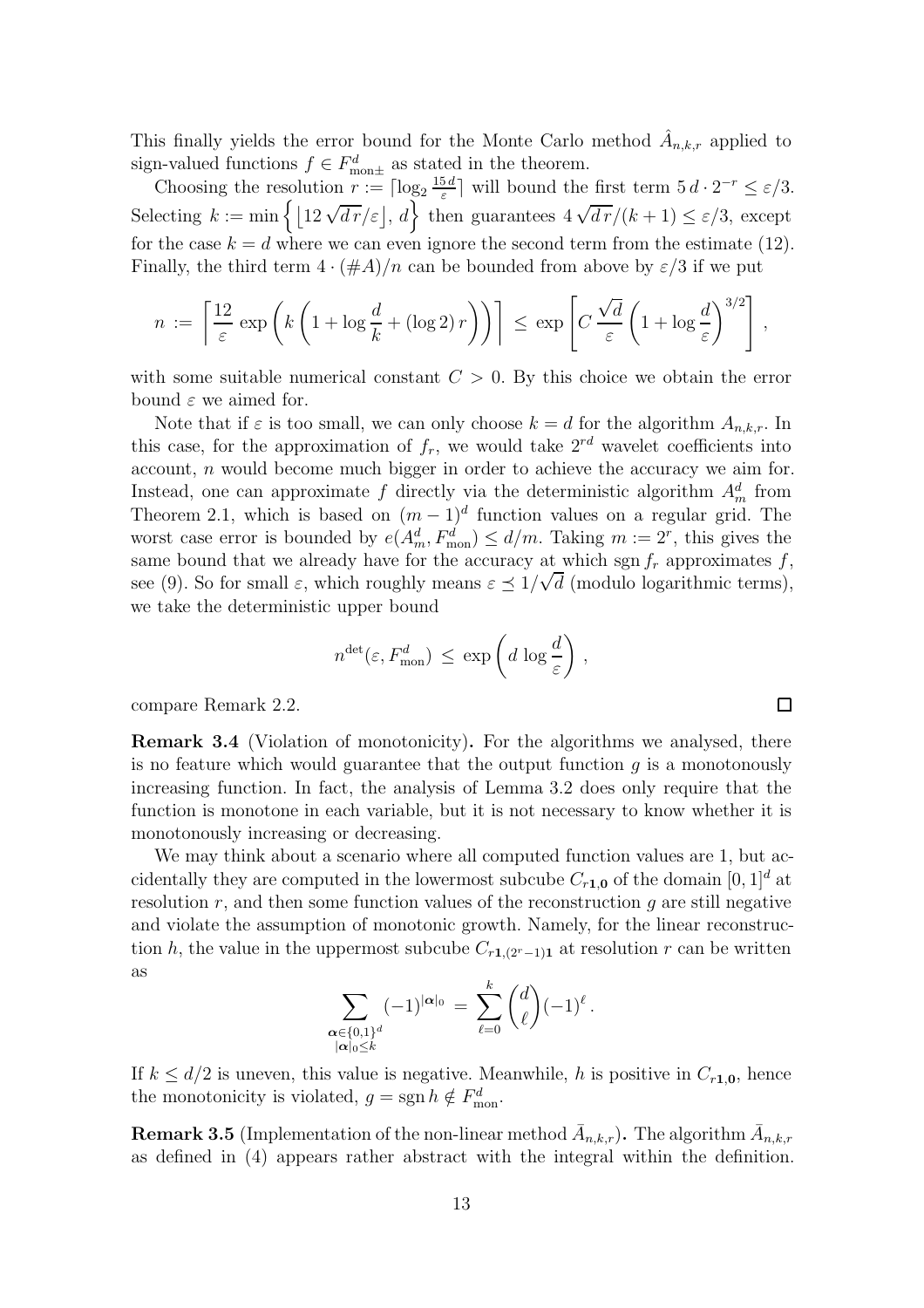<span id="page-13-0"></span>There is an explicit way of representing the algorithm, though. Let  $\phi_{n,k,r}^{\omega}$  denote the mapping which returns the output  $h = \phi_{n,k,r}^{\omega}(\mathbf{y})$  for the linear algorithm  $A_{n,k,r}$ from [\(2\)](#page-7-0) when given the information  $N^{\omega}(f) = \mathbf{y} = (y_1, \ldots, y_n) = (f(\mathbf{X}_1), \ldots, f(\mathbf{X}_n)).$ For the reconstruction mapping  $\bar{\phi}_{n,k,r}$  used in  $\bar{A}_{n,k,r}$  one may proceed as follows:

- Rearrange the information  $(\mathbf{X}_1, y_1), \ldots, (\mathbf{X}_n, y_n)$  such that  $y_1 \le y_2 \le \ldots \le y_n$ .
- Define  $y_0 := -1$  and  $y_{n+1} := +1$ , and use the representation

$$
\bar{\phi}_{n,k,r}^{\omega}(\mathbf{y}) = \frac{1}{2} \sum_{i=0}^{n} (y_{i+1} - y_i) \operatorname{sgn} \underbrace{\phi_{n,k,r}^{\omega}(-1, \ldots, -1)}_{=:g_i}, \overbrace{1, \ldots, 1}^{i \text{ times}}).
$$

Implementing the nonlinear algorithm  $\bar{A}_{n,k,r}$  is more difficult than for the linear algorithm, the cost for processing the collected information may exceed  $n$ . There are different models of computation, see for example the book on IBC of Traub et al. [\[18,](#page-26-0) p. 30, or Novak and Woźniakowski [\[14,](#page-26-5) Sec 4.1.2]. Heinrich and Milla [\[7,](#page-25-10) Sec 6.2] point out that for problems with functions as output, the interesting question is not always about a complete picture of the output  $\phi(\mathbf{y})$ , but about effective computation of approximate function values  $[\phi(\mathbf{y})](\mathbf{x})$  on demand. It makes sense to distinguish between pre-processing operations and operations on demand.

In our situation, pre-processing is concerned with rearranging the information, for which the expected computational cost is of order  $\mathcal{O}(n \log n)$ .

The main difficulty when asked to compute a function value  $q(\mathbf{x})$  on demand is to compute  $g_i(\mathbf{x})$  for  $i = 1, \ldots, n$ . Once we know  $g_0(\mathbf{x})$ , it will be easier to compute  $g_1(\mathbf{x}), g_2(\mathbf{x}), \ldots$  in consecutive order because only few wavelet coefficients are affected when switching from  $y_i = -1$  to  $y_i = +1$ . Namely, by linearity of  $\phi_{n,k,r}^{\omega}$  we have

$$
g_i := g_{i-1} - 2 \phi_{n,k,r}^{\omega}(\mathbf{e}_i),
$$

where  $\mathbf{e}_i = (\delta_{ij})_{j=1}^n$  is the *i*-th unit vector in  $\mathbb{R}^n$ . Going back to the details of onedimensional Haar wavelets  $\psi_{\alpha_j}$ , observe that

$$
\begin{aligned} [\phi_{n,k,r}^{\omega}(\mathbf{e}_i)](\mathbf{x}) &= \frac{1}{n} \sum_{\substack{\boldsymbol{\alpha} \in \mathbb{N}_0^d \\ |\boldsymbol{\alpha}|_0 \leq k}} \psi_{\boldsymbol{\alpha}}(\mathbf{X}_i) \, \psi_{\boldsymbol{\alpha}}(\mathbf{x}) = \frac{1}{n} \sum_{\substack{\boldsymbol{\alpha} \in \mathbb{N}_0^d \\ |\boldsymbol{\alpha}|_0 \leq k \\ \boldsymbol{\lambda} < r}} \prod_{\substack{\boldsymbol{\alpha} \in \mathbb{N}_0^d \\ |\boldsymbol{\alpha}|_0 \leq k \\ |\boldsymbol{\beta}|_1 \leq k}} \psi_{\boldsymbol{\alpha}_j}(\mathbf{X}_i(j)) \, \psi_{\boldsymbol{\alpha}_j}(x_j) \\ &= \frac{1}{n} \sum_{\substack{\boldsymbol{\beta} \in \{0,1\}^d \\ |\boldsymbol{\beta}|_1 \leq k}} \mathbf{Z}^{\boldsymbol{\beta}} \,, \end{aligned}
$$

where  $Z_j := \sum_{\alpha_j=1}^{2^r-1} \psi_{\alpha_j}(\mathbf{X}_i(j)) \psi_{\alpha_j}(x_j)$  and  $\mathbf{X}_i(j)$  denotes the j-th entry of  $\mathbf{X}_i \in [0,1]^d$ . It is readily checked that

$$
Z_j = \begin{cases} 2^r - 1 & \text{if } \lfloor 2^r \mathbf{X}_i(j) \rfloor = \lfloor 2^r x_j \rfloor, \\ -1 & \text{else,} \end{cases}
$$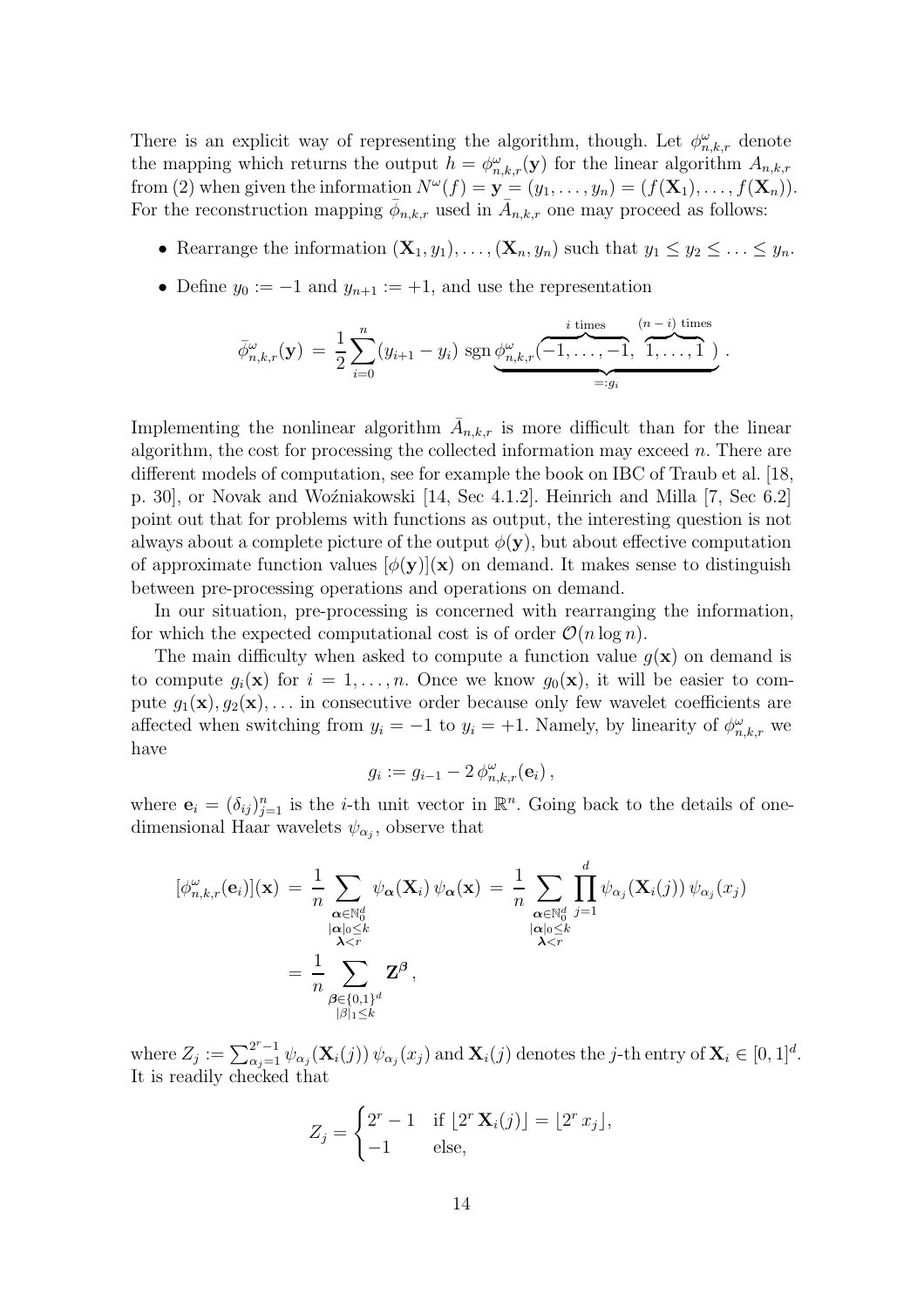<span id="page-14-2"></span>so a comparison of the first r digits of the binary representation of  $\mathbf{X}_i(j)$  and  $x_j$ is actually enough for determining  $Z_j$ . In the end, we only need the number b of coordinates  $j \in \{1, ..., d\}$  where  $\lfloor 2^r \mathbf{X}_i(j) \rfloor = \lfloor 2^r x_j \rfloor$ , and obtain

$$
n\left[\phi_{n,k,r}^{\omega}(\mathbf{e}_i)\right](\mathbf{x})\ =\ \sum_{\ell=0}^{b\wedge k}\binom{b}{\ell}\left(2^r-1\right)^{\ell}\ \sum_{m=0}^{(d-b)\wedge(k-\ell)}\binom{d-b}{m}\left(-1\right)^m\ =:\ \chi(b)\in\mathbb{Z}\,.
$$

These values  $\chi(b)$  are needed for  $b \in \{0, \ldots, d\}$ . Since they only depend on parameters of the algorithm, they can be prepared before the algorithm is applied to an instance and do not count for the cost of processing the data. From these values one can also compute  $g_0(\mathbf{x})$ . If we do not want to store the values  $[\phi_{n,k,r}^{\omega}(\mathbf{e}_i)](\mathbf{x})$  for  $i = 1, \ldots, n$ , we will need to compute them twice – once in order to evaluate  $g_0(\mathbf{x})$ , once for calculating the difference between  $q_i(\mathbf{x})$  and  $q_{i-1}(\mathbf{x})$ . Or we only compute them once but need storage for  $n$  numbers. In any case, the number of binary and fixed point operations needed for computing the output  $g(\mathbf{x}) = [\bar{\phi}^{\omega}_{n,k,r}](\mathbf{x})$  on demand is of order  $\mathcal{O}(drn)$ .

## <span id="page-14-0"></span>4 Intractability of randomized approximation

### 4.1 The result – Monte Carlo lower bound

As we have seen in [Section 3,](#page-6-0) for the  $L_1$ -approximation of monotone functions the curse of dimensionality does not hold anymore in the randomized setting. Within this section, however, we show a lower bound which implies that the problem is still not weakly tractable in the randomized setting, we thus call it *intractable*.

For the proof we switch to an average case setting for Boolean functions, an idea that has already been used by Blum, Burch, and Langford [\[3,](#page-25-7) Sec 4]. From their result one can already extract that for any fixed  $\varepsilon \in (0,1)$  the Monte Carlo complexity for the approximation of monotone functions depends at least exponentially on  $\sqrt{d}$ . The focus of Blum et al. was to show that if we admit the information budget  $n$  to grow only polynomially in  $d$ , the achievable error will approach the initial error at a rate of almost  $1/\sqrt{d}$ . In contrast, the aim of this paper is to obtain lower complexity bounds for a range of error thresholds  $\varepsilon$  which is moderately approaching zero as d is growing. This enables us to prove *intractability*. The different focus leads to the necessity of different tools within the corresponding lower bound proof, see [\[11,](#page-25-8) Remark 4.8] for a detailed discussion.

<span id="page-14-1"></span>Theorem 4.1. Consider the randomized approximation of monotone functions. There exist constants  $\sigma_0$ ,  $\nu$ ,  $\varepsilon_0 > 0$  and  $d_0 \in \mathbb{N}$  such that for  $d \geq d_0$  we have

$$
n^{\rm ran}(\varepsilon_0, F_{\rm mon}^d) > \nu \, \exp(\sigma_0 \sqrt{d}),
$$

and moreover, for  $\varepsilon_0 \sqrt{d_0/d} \leq \varepsilon \leq \varepsilon_0$  we have

$$
n^{\text{ran}}(\varepsilon, F_{\text{mon}}^d) > \nu \, \exp\left(c \, \frac{\sqrt{d}}{\varepsilon}\right) \,,
$$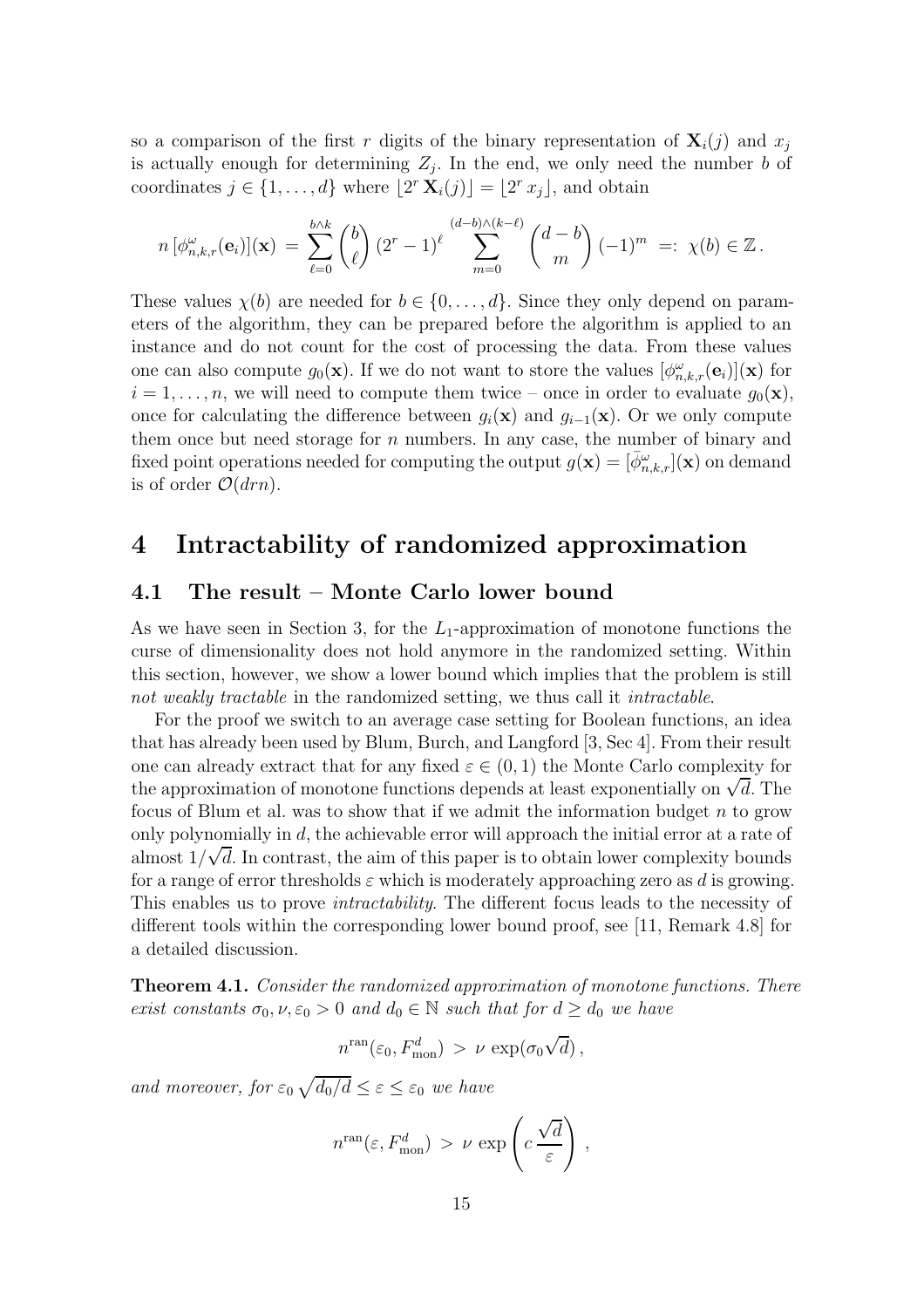<span id="page-15-2"></span>with  $c = \sigma_0 \varepsilon_0$ .

Specifically, for  $d \geq d_0 = 100$  and  $\varepsilon_0 = \frac{1}{15}$  we have

 $n^{\text{ran}}(\frac{1}{15}, F_{\text{mon}}^d) > 108 \cdot \exp(\sqrt{d} - \sqrt{100}),$ 

for  $d = 100$  this means  $n^{\text{ran}} > 108$ . For  $\frac{1}{15}\sqrt{100/d} \leq \varepsilon \leq \frac{1}{15}$  we have

$$
n^{\rm ran}(\varepsilon, F_{\rm mon}^d) > 108 \cdot \exp\left(\frac{\sqrt{d}}{15 \,\varepsilon} - \sqrt{100}\right) \,.
$$

All these lower bounds hold for varying cardinality as well, see [\[11,](#page-25-8) Section 4.3]. Before we give the proof in [Section 4.2,](#page-15-1) we discuss a theoretical consequence of the theorem.

<span id="page-15-0"></span>Remark 4.2 (Intractability). The above theorem shows that the approximation of monotone functions is *not weakly tractable*. Indeed, consider the sequence  $(\varepsilon_d)_{d=d_0}^{\infty}$  of error thresholds  $\varepsilon_d := \varepsilon_0 \sqrt{d_0/d}$ . Then, regarding  $n^{\text{ran}}(\varepsilon, F_{\text{mon}}^d)$  as a function  $n(\varepsilon, d)$ , we observe

$$
\limsup_{\varepsilon^{-1}+d\to\infty}\frac{\log n(\varepsilon,d)}{\varepsilon^{-1}+d}\,\ge\,\lim_{d\to\infty}\frac{\log n(\varepsilon_d,d)}{\varepsilon_d^{-1}+d}\,\ge\,\lim_{d\to\infty}\frac{\sigma_0\,d/\sqrt{d_0}+\log\nu}{\varepsilon_0^{-1}\sqrt{d/d_0}+d}\,=\,\frac{\sigma_0}{\sqrt{d_0}}>0\,.
$$

This contradicts the definition of weak tractability, as defined in the book of Novak and Wo $\zeta$ niakowski [\[14\]](#page-26-5). Namely, the problem would be called *weakly tractable* if the limit superior was zero. We can also put it like this: in our situation  $n(\varepsilon_d, d)$  grows exponentially in d despite the fact that  $\varepsilon_d$  is only moderately decreasing.

Actually, this behaviour has already been known since the paper of Bshouty and Tamon 1996 [\[4,](#page-25-6) Thm 5.3.1] on Boolean monotone functions, however, research on weak tractability has not yet been started at that time. Their lower bound can be summarized as follows: For moderately decaying error thresholds  $\varepsilon_d \preceq (\sqrt{d}(1 + \log d))^{-1}$ and sufficiently large d, we have

$$
n^{\rm ran}(\varepsilon_d, F_{\rm mon}^d) \ge c \, 2^d / \sqrt{d} \,,
$$

with some numerical constant  $c > 0$ . Interestingly, the proof is based on purely combinatorial arguments, without applying minimax arguments. From their approach, however, we can only derive a statement for smaller and smaller  $\varepsilon$  as  $d \to \infty$ . So the new lower bounds indeed give a more complete picture on the joint  $(\varepsilon, d)$ -dependency of the complexity. Since the proof of our theorem is based on Boolean functions, actually we have lower bounds for the easier problem of approximating Boolean monotone functions.

### <span id="page-15-1"></span>4.2 The proof of the Monte Carlo lower bound

This section contains the proof of [Theorem 4.1.](#page-14-1) Key ideas have already been used by Blum et al. [\[3\]](#page-25-7), albeit only in the context of Boolean functions. Some modifications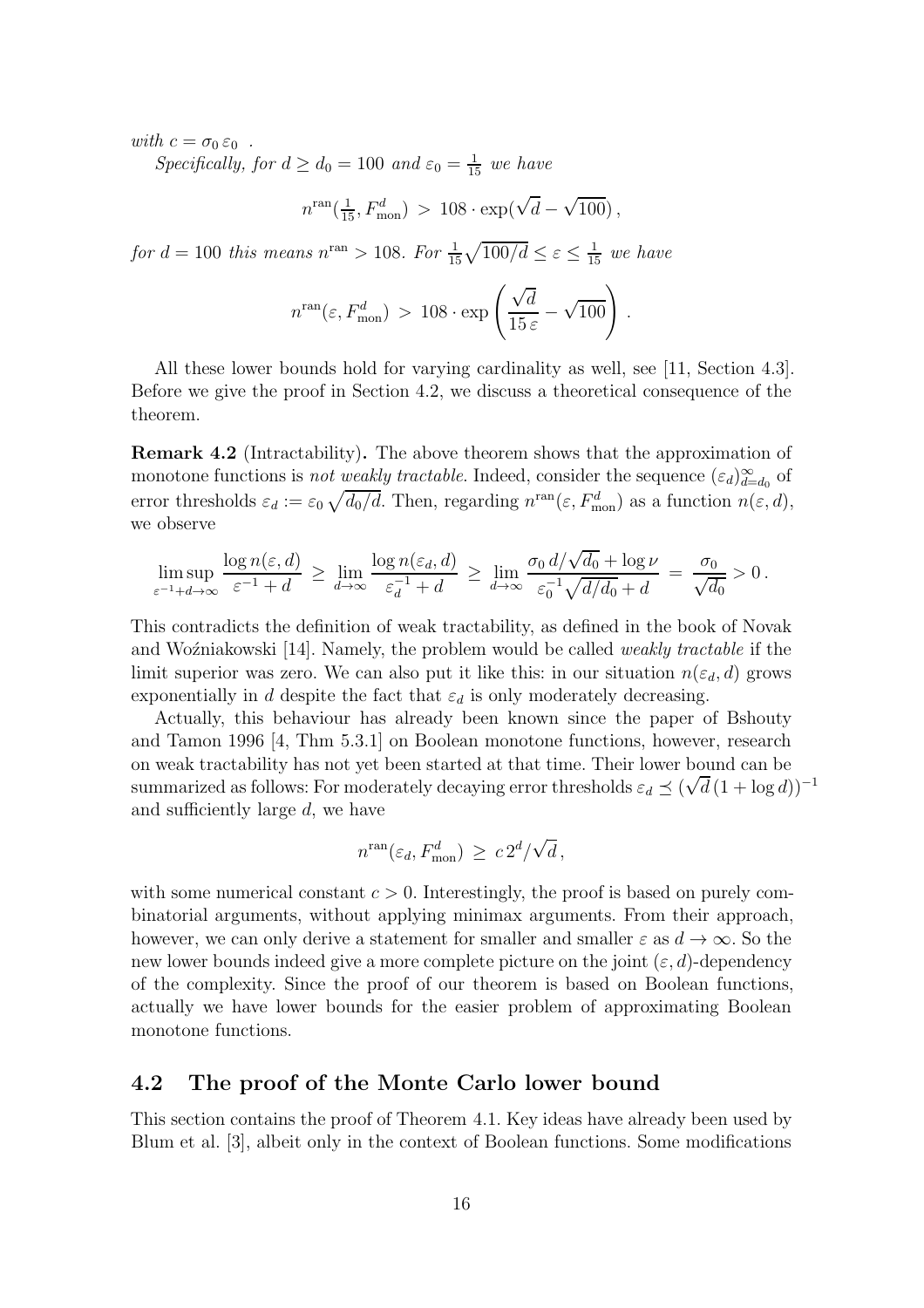<span id="page-16-2"></span>within the present proof are mere simplifications with the side effect of improved constants, but several changes are substantial and marked as such.

We consider the subclass  $F_2^d \,\subset F_{\text{mon}\pm}^d$  of sign-valued monotone functions which are constant on each of the  $2^d$  subcubes  $C_i$ ,  $i \in \{0,1\}^d$ , if we split the domain  $[0,1]^d$ just as in the proof of [Theorem 2.1](#page-3-2) with  $m = 2$ . Any such function  $f \in F_2^d$  is uniquely determined by its function values  $f(\mathbf{x})$  in the corners  $\mathbf{x} \in \{0,1\}^d$ , we have  $f|_{C_{\mathbf{x}}} = f(\mathbf{x})$ , so effectively we deal with Boolean functions. The lower bound proof for general Monte Carlo methods relies on Bakhvalov's trick [\[2\]](#page-25-9), compare the lower bound part within the proof of [Theorem 2.1](#page-3-2) for a more basic example of this proof technique. Here now, we construct a probability measure  $\mu$  on  $F_2^d$  and use that for any Monte Carlo algorithm  $(A_n^{\omega})$  we have

<span id="page-16-0"></span>
$$
e((A_n^{\omega}), F_{\text{mon}}^d) = \sup_{f \in F_{\text{mon}}^d} \mathbb{E} \|A_n^{\omega} - f\|_{L_1} \ge \int \mathbb{E} \|A_n^{\omega}(f) - f\|_{L_1} d\mu(f)
$$
  
[Fubini] =  $\mathbb{E} \int \|A_n^{\omega}(f) - f\|_{L_1} d\mu(f) \ge \inf_{A_n} \underbrace{\int \|A_n(f) - f\|_{L_1} d\mu(f)}_{=:e(A_n,\mu)},$  (13)

where the infimum runs over all deterministic algorithms  $A_n = \phi \circ N$  that use at most *n* function values. In order to construct optimal algorithms  $A_n$  with regard to minimizing the so-called  $\mu$ -average error  $e(A_n, \mu)$ , one will need to optimize the output function  $g = \phi(\mathbf{y})$  with respect to the conditional measure  $\mu_{\mathbf{y}}$  after knowing information  $y := N(f)$ . In our specific situation, which is the L<sub>1</sub>-approximation of sign-valued functions, the optimal output is sign-valued as well, taking the pointwise conditional median. The conditional error for this optimal output is given by

<span id="page-16-1"></span>
$$
\inf_{g \in L_1} \int \|f - g\|_{L_1} d\mu_{\mathbf{y}}(f) = 2 \int_{[0,1]^d} \min \{ \mu_{\mathbf{y}} \{ f(\mathbf{x}) = -1 \}, \mu_{\mathbf{y}} \{ f(\mathbf{x}) = +1 \} \} d\mathbf{x}
$$

$$
= 2^{1-d} \sum_{\mathbf{x} \in \{0,1\}^d} \min \{ \mu_{\mathbf{y}} \{ f(\mathbf{x}) = -1 \}, \mu_{\mathbf{y}} \{ f(\mathbf{x}) = +1 \} \} . \quad (14)
$$

We will further use the concept of *augmented information*  $\tilde{y} = \tilde{N}(f)$  which contains additional knowledge on the input compared to the original information  $y = N(f)$ . This will lead to more powerful algorithms with smaller errors, but it is done for the sake of an easier description of the corresponding conditional measure  $\mu_{\tilde{y}}$ . The lower bounds we obtain for algorithms with the augmented oracle, a fortiori, are lower bounds for algorithms with the standard oracle.

The proof is organized in seven steps.

**[Step 1:](#page-17-0)** The general structure of the measure  $\mu$  on  $F_2^d$ .

[Step 2:](#page-17-1) Introduce the augmented information.

**[Step 3:](#page-18-0)** Estimate the number of points  $\mathbf{x} \in \{0, 1\}^d$  for which  $f(\mathbf{x})$  is still – to some extend – undetermined, even after knowing the augmented information.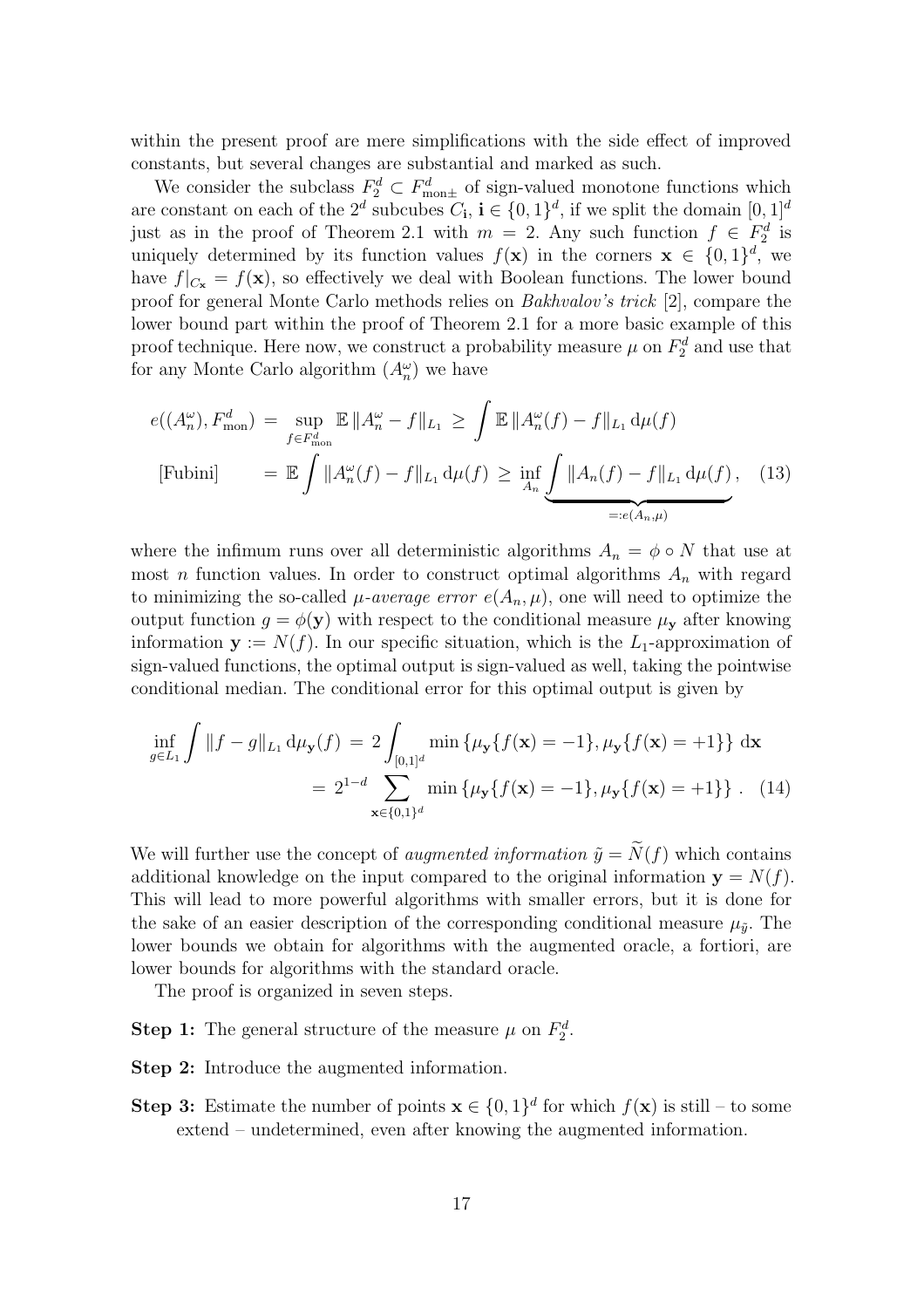- [Step 4:](#page-21-0) Further specify the measure  $\mu$ , and give estimates on the conditional probability for the event  $f(\mathbf{x}) = -1$  for the set of still fairly uncertain **x** from the step before.
- [Step 5:](#page-22-0) A general formula for the lower bound.
- [Step 6:](#page-22-1) Relate estimates for  $\varepsilon_0$  and  $d_0$  to estimates for smaller  $\varepsilon$  and larger d.
- <span id="page-17-0"></span>[Step 7:](#page-24-0) Explicit numerical values.

#### Step 1: General structure of the measure  $\mu$ .

We define a measure  $\mu$  on  $F_2^d$  that can be represented by a randomly drawn set  $U \subseteq W := \{ \mathbf{x} \in \{0,1\}^d \}$ with  $t \in \mathbb{N}$  being a suitable parameter, and a boundary value  $b \in \mathbb{N}$ ,  $t \leq b \leq d$ , namely

<span id="page-17-2"></span>
$$
f_U(\mathbf{x}) := \begin{cases} -1, & \text{if } |\mathbf{x}|_1 \le b \text{ and } \nexists \mathbf{u} \in U \text{ with } \mathbf{u} \le \mathbf{x}, \\ +1, & \text{if } |\mathbf{x}|_1 > b \text{ or } \exists \mathbf{u} \in U \text{ with } \mathbf{u} \le \mathbf{x}. \end{cases}
$$
(15)

The boundary value  $b \in \mathbb{N}$  will facilitate considerations in connection with the aug-mented information in [Step 2.](#page-17-1) We draw U such that the  $f(\mathbf{w})$  with  $\mathbf{w} \in W$  are independent Bernoulli random variables with  $p = \mu\{f(\mathbf{w}) = +1\} = 1 - \mu\{f(\mathbf{w}) = -1\}$ . The parameter  $p \in (0, 1)$  will be specified in [Step 4.](#page-21-0)

#### <span id="page-17-1"></span>Step 2: Augmented information.

Now, for any (possibly adaptively obtained) info  $\mathbf{y} = N(f) = (f(\mathbf{x}_1), \dots, f(\mathbf{x}_n))$ with  $\mathbf{x}_i \in \{0,1\}^d$ , we define the augmented information

$$
\tilde{y} := (V_{\ominus}, V_{\oplus}),
$$

where  $V_{\ominus} \subseteq W \setminus U$  and  $V_{\oplus} \subseteq U$  represent knowledge about the instance f that  $\mu$ -almost surely implies the information y. We know  $f(\mathbf{u}) = -1$  for  $\mathbf{u} \in V_{\ominus}$ , and  $f(\mathbf{u}) = +1$  for  $\mathbf{u} \in V_{\oplus}$ . In detail, let  $\leq_L$  be the lexicographic order of the elements of W, then min<sub>L</sub> V denotes the first element of a set  $V \subseteq W$  with respect to this order. For a single function evaluation  $f(\mathbf{x})$  the augmented oracle reveals the sets

$$
V_{\Theta}^{\mathbf{x}} := \begin{cases} \emptyset & \text{if } |\mathbf{x}|_{1} > b, \\ \{ \mathbf{v} \in W \mid \mathbf{v} \leq \mathbf{x} \} & \text{if } f(\mathbf{x}) = -1, \\ \{ \mathbf{v} \in W \mid \mathbf{v} \leq \mathbf{x} \text{ and } \mathbf{v} <_{\mathbf{L}} \min_{\mathbf{L}} \{ \mathbf{u} \in U \mid \mathbf{u} \leq \mathbf{x} \} \} & \text{if } f(\mathbf{x}) = +1 \\ & \text{and } |\mathbf{x}|_{1} \leq b, \\ V_{\Theta}^{\mathbf{x}} := \begin{cases} \emptyset & \text{if } |\mathbf{x}|_{1} > b \text{ or } f(\mathbf{x}) = -1, \\ \{ \min_{\mathbf{L}} \{ \mathbf{u} \in U \mid \mathbf{u} \leq \mathbf{x} \} \} & \text{if } f(\mathbf{x}) = +1 \text{ and } |\mathbf{x}|_{1} \leq b, \end{cases}
$$

and altogether the augmented information is

$$
\tilde{y} = (V_{\ominus}, V_{\oplus}) := \left(\bigcup_{i=1}^{n} V_{\ominus}^{\mathbf{x}_i}, \bigcup_{i=1}^{n} V_{\oplus}^{\mathbf{x}_i}\right).
$$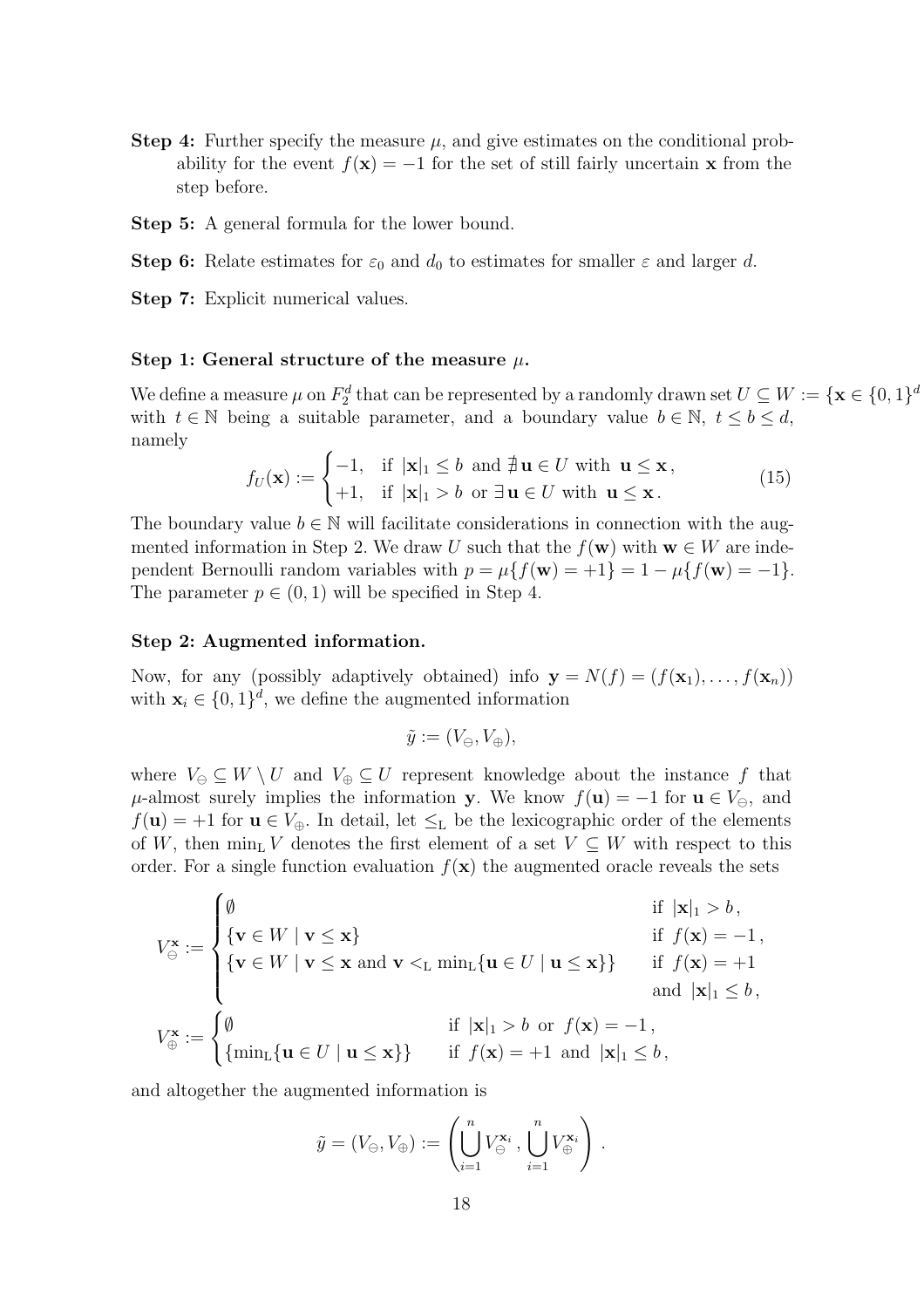<span id="page-18-3"></span>Note that computing  $f(\mathbf{x})$  for  $|\mathbf{x}|_1 > b$  is a waste of information, so no algorithm designer would decide to compute such samples. Since  $\#V^{\mathbf{x}}_{\Theta} \leq {|\mathbf{x}|_1 \choose t} \leq {b \choose t}$  $t$ ) for  $|\mathbf{x}|_1 \leq b$ , and  $\#V^{\mathbf{x}}_{\oplus} \leq 1$ , we have the estimates

<span id="page-18-2"></span>
$$
\#V_{\ominus} \le n \binom{b}{t}, \quad \text{and} \quad \#V_{\oplus} \le n. \tag{16}
$$

<span id="page-18-0"></span>(Blum et al. [\[3\]](#page-25-7) did not have a boundary value b but used a Chernoff bound for giving a probabilistic bound on  $\#V_{\ominus}$  instead.)

# Step 3: Number of points  $\mathbf{x} \in \{0,1\}^d$  where  $f(\mathbf{x})$  is still fairly uncertain.

For any point  $\mathbf{x} \in \{0,1\}^d$  we define the set

$$
W_{\mathbf{x}}:=\{\mathbf{w}\in W\mid \mathbf{w}\leq \mathbf{x}\}
$$

of points that are "relevant" to  $f(\mathbf{x})$ . Given the augmented information  $\tilde{y} = (V_{\ominus}, V_{\oplus}),$ we are interested in points where it is not yet clear whether  $f(\mathbf{x}) = +1$  or  $f(\mathbf{x}) = -1$ . In detail, these are points **x** where  $W_x \cap V_{\oplus} = \emptyset$ , for that  $f(\mathbf{x}) = -1$  be still possible. Furthermore,  $W_x \setminus V_\ominus$  shall be big enough, say  $\#(W_x \setminus V_\ominus) \geq M$  with  $M \in \mathbb{N}$ , so that the conditional probability  $p_x := \mu_{\tilde{y}}\{f(x) = +1\}$  is not too small. For our estimates in [\(23\)](#page-20-0) it will be necessary to restrict to points  $|x|_1 \ge a \in \mathbb{N}$ , we suppose  $t \le a \le b$ . The set of all these points shall be denoted by

$$
B := \{ \mathbf{x} \in D_{ab} \mid W_{\mathbf{x}} \cap V_{\oplus} = \emptyset, \#(W_{\mathbf{x}} \setminus V_{\ominus}) \ge M \},\
$$
  
where 
$$
D_{ab} := \{ \mathbf{x} \in \{0,1\}^d \mid a \le |\mathbf{x}|_1 \le b \}.
$$

We aim to find a lower bound for the cardinality of B. Within the proof of Blum et al. [\[3\]](#page-25-7) Hoeffding bounds were used. We will employ the Berry-Esseen inequality on the speed of convergence of the Central Limit Theorem, instead, and it is only with Berry-Esseen that we can draw conclusions for small  $\varepsilon$ , as it is done in [Step 6.](#page-22-1)

<span id="page-18-1"></span>**Proposition 4.3** (Berry-Esseen inequality). Let  $Z_1, Z_2, \ldots$  be i.i.d. random variables with zero mean, unit variance and finite third absolute moment  $\beta_3$ . Then there exists a universal constant  $C_0$  such that

$$
\left| \mathbb{P}\left\{\frac{1}{\sqrt{d}}\sum_{j=1}^d Z_j \leq x\right\} - \Phi(x) \right| \leq \frac{C_0 \beta_3}{\sqrt{d}},
$$

where  $\Phi(\cdot)$  is the cumulative distribution function of the univariate standard normal distribution.

The best known estimates on  $C_0$  are

$$
C_E := \frac{\sqrt{10} + 3}{6\sqrt{2\pi}} = 0.409732\ldots \le C_0 < 0.4748
$$

see Shevtsova [\[17\]](#page-26-6).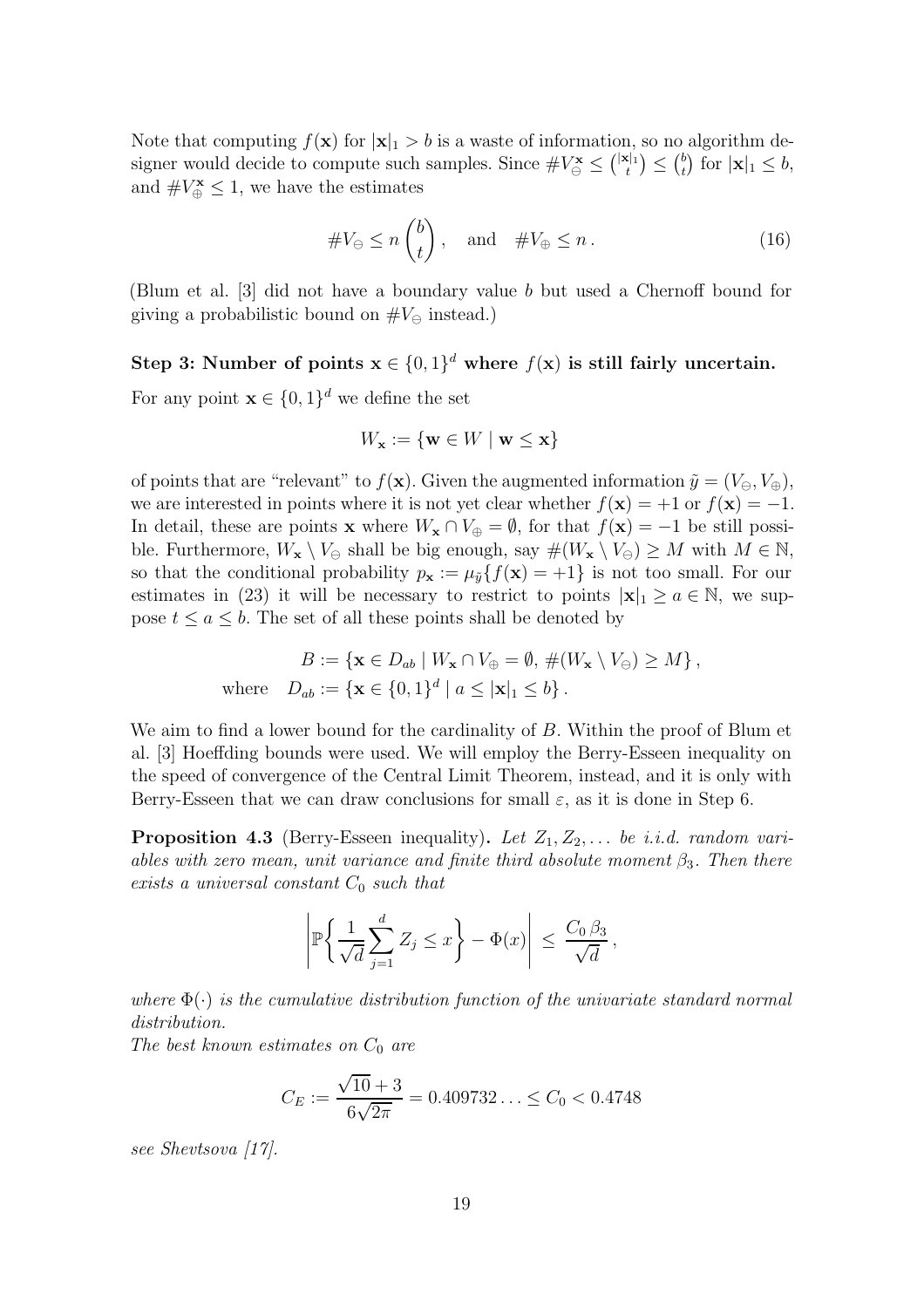#### <span id="page-19-5"></span><span id="page-19-0"></span>Step 3.1: Bounding  $\#D_{a,b}$ .

Let  $a := \lceil \frac{d}{2} + \alpha \frac{\sqrt{d}}{2} \rceil$  $\sqrt{\frac{d}{2}}$  and  $b := \lfloor \frac{d}{2} + \beta \frac{\sqrt{d}}{2} \rfloor$  $\sqrt{\frac{d}{2}}$  with  $\beta - \alpha \geq 2/\sqrt{d}$ , hence  $a \leq b$ . Consider Rademacher random variables  $Z_1, \ldots, Z_d \stackrel{\text{iid}}{\sim} \text{unif}\{-1, +1\}$ . Note that the  $Z_j$  have zero mean, unit variance, and third absolute moment  $\beta_3 = 1$ . Applying [Proposition 4.3](#page-18-1) twice to the  $Z_j$ , we obtain

$$
\frac{\#D_{ab}}{\# \{0,1\}^d} = \frac{1}{2^d} \sum_{k=a}^b \binom{d}{k} = \mathbb{P} \left\{ \alpha \le \frac{1}{\sqrt{d}} \sum_{j=1}^d Z_j \le \beta \right\}
$$
\n
$$
\ge \underbrace{\Phi(\beta) - \Phi(\alpha)}_{=:C_{\alpha\beta}} - \frac{2C_0}{\sqrt{d}} =: r_0(\alpha, \beta, d). \tag{17}
$$

Step 3.2: The influence of  $w \in W$  (in particular  $w \in V_{\oplus}$ ).

(This step becomes essential for small  $\varepsilon$  in [Step 6.](#page-22-1) For the focus of Blum et al. [\[3\]](#page-25-7) with  $\varepsilon$  close to the initial error, the trivial estimate  $\#(Q_{\mathbf{w}} \cap D_{ab})/\#Q_{\mathbf{w}} \leq 1$  suffices.) Now, let  $t := \lceil \tau \sqrt{d} \rceil$  with  $\tau > 0$ , and for  $\mathbf{w} \in W$  define

<span id="page-19-3"></span><span id="page-19-2"></span>
$$
Q_{\mathbf{w}} := \{ \mathbf{x} \in \{0,1\}^d \mid \mathbf{w} \leq \mathbf{x} \},
$$

this is the set of all points inside the area of influence of w. Similarly to [Step 3.1,](#page-19-0) we obtain

$$
\frac{\#(Q_{\mathbf{w}} \cap D_{ab})}{\#Q_{\mathbf{w}}} = \frac{\# \{ \mathbf{x} \in \{0,1\}^{d-t} \mid a-t \leq |\mathbf{x}|_{1} \leq b-t \}}{2^{d-t}}
$$
\n
$$
= \frac{1}{2^{d-t}} \sum_{k=a-t}^{b-t} {d-t \choose k}
$$
\n[Proposition 4.3] 
$$
\leq \Phi\left(\frac{2b-t}{\sqrt{d-t}}\right) - \Phi\left(\frac{2a-t}{\sqrt{d-t}}\right) + \frac{2C_{0}}{\sqrt{d-t}}
$$
\n
$$
[(20), (21)] \leq \left[ \underbrace{\Phi(\beta-\tau) - \Phi(\alpha-\tau)}_{=:C_{\alpha\beta\tau}} + \underbrace{\left(\frac{1}{\sqrt{2\pi}} + 2C_{0}\right)}_{=:C_{1}} \frac{1}{\sqrt{d}} \right] \frac{1}{\sqrt{1-t/d}},
$$
\n(18)

where for  $\tau < \sqrt{d} - 1/\sqrt{d}$  we have

<span id="page-19-4"></span><span id="page-19-1"></span>
$$
1 \le \frac{1}{\sqrt{1 - t/d}} \le \frac{1}{\sqrt{1 - \tau/\sqrt{d} - 1/d}} =: \kappa_{\tau}(d) \xrightarrow[d \to \infty]{} 1. \tag{19}
$$

Within the above calculation [\(18\)](#page-19-2), we exploited that the density of the Gaussian distribution is decreasing with growing distance to 0, in detail, for  $t_0 < t_1$  and  $\kappa \ge 1$ we have

$$
\Phi(\kappa t_1) - \Phi(\kappa t_0) = \frac{1}{\sqrt{2\pi}} \int_{\kappa t_0}^{\kappa t_1} \exp\left(-\frac{t^2}{2}\right) dt = \frac{\kappa}{\sqrt{2\pi}} \int_{t_0}^{t_1} \exp\left(-\frac{\kappa^2 s^2}{2}\right) ds
$$
  

$$
\leq \frac{\kappa}{\sqrt{2\pi}} \int_{t_0}^{t_1} \exp\left(-\frac{s^2}{2}\right) ds = \kappa \left[\Phi(t_1) - \Phi(t_0)\right].
$$
 (20)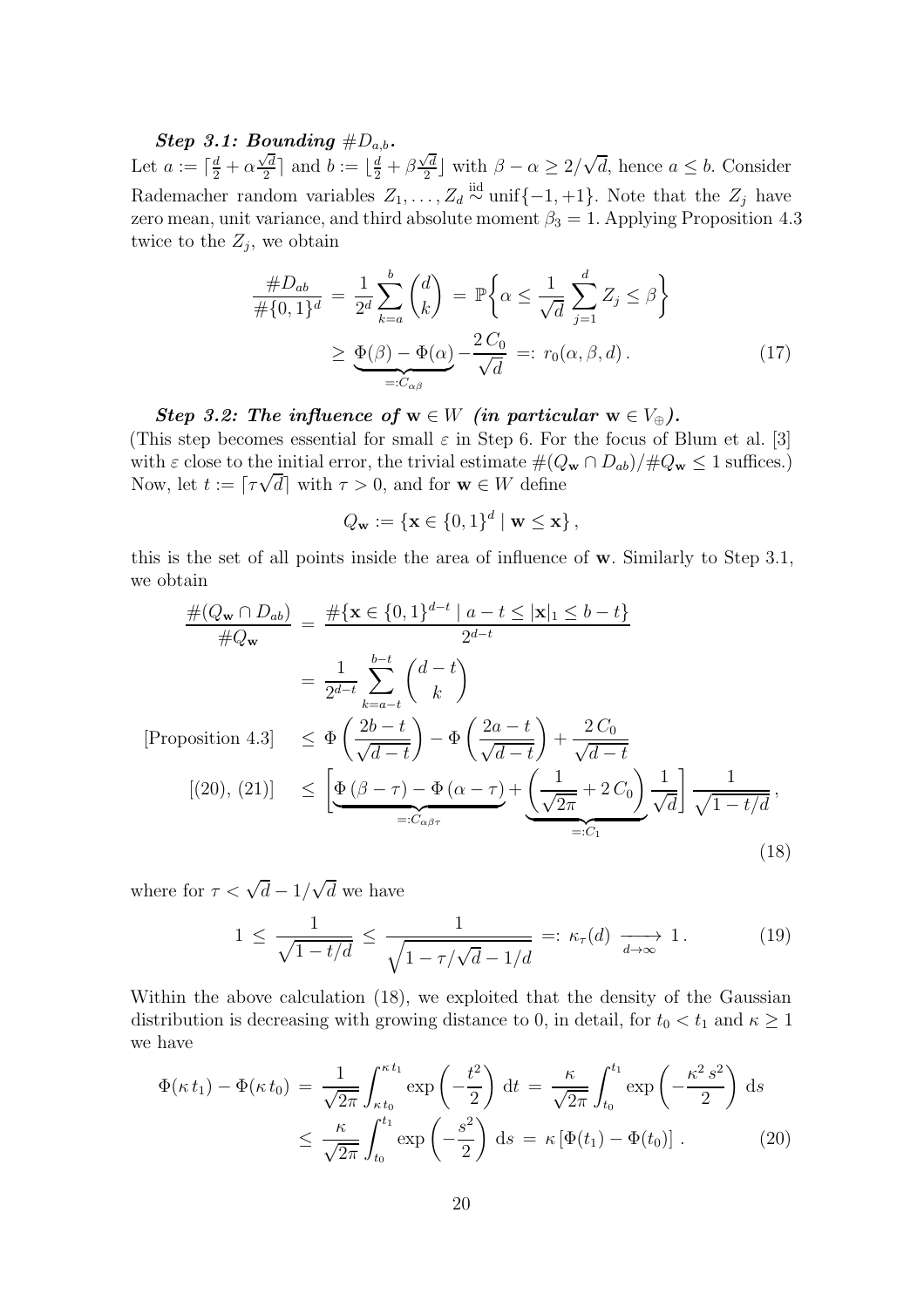Namely, we took  $\kappa = 1/\sqrt{1 - t/d}$  which comes from replacing  $1/\sqrt{d-t}$  by  $1/\sqrt{d}$ . Furthermore, we shifted the Φ-function, knowing that its derivative takes values between 0 and  $1/\sqrt{2\pi}$ , so for  $t_0 < t_1$  and  $\delta \in \mathbb{R}$  we have

<span id="page-20-1"></span>
$$
\left| \left[ \Phi(t_1 + \delta) - \Phi(t_0 + \delta) \right] - \left[ \Phi(t_1) - \Phi(t_0) \right] \right| \le \frac{|\delta|}{\sqrt{2\pi}}, \tag{21}
$$

in our case  $\delta = t/\sqrt{d} - \tau \leq 1/\sqrt{d}$ .

 $\boldsymbol{Step\ 3.3:}$  The influence of  $V_{\ominus}.$ 

Markov's inequality gives

<span id="page-20-2"></span>
$$
\sum_{\mathbf{w}\in V_{\ominus}}\#(Q_{\mathbf{w}}\cap D_{ab}) = \sum_{\mathbf{x}\in D_{ab}}\#(W_{\mathbf{x}}\cap V_{\ominus}) \ge N\#\{\mathbf{x}\in D_{ab} \mid \#(W_{\mathbf{x}}\cap V_{\ominus}) \ge N\}, (22)
$$

with  $N \in \mathbb{N}$ . Using this, we can carry out the estimate

<span id="page-20-0"></span>
$$
\# \{ \mathbf{x} \in D_{ab} \mid \#(W_{\mathbf{x}} \setminus V_{\ominus}) \ge M \} = \# \{ \mathbf{x} \in D_{ab} \mid \#(W_{\mathbf{x}} \cap V_{\ominus}) \le \#W_{\mathbf{x}} - M \}
$$
  
\n
$$
\ge \# \{ \mathbf{x} \in D_{ab} \mid \#(W_{\mathbf{x}} \cap V_{\ominus}) \le {a \choose t} - M \}
$$
  
\n
$$
= \# D_{ab} - \# \{ \mathbf{x} \in D_{ab} \mid \#(W_{\mathbf{x}} \cap V_{\ominus}) > {a \choose t} - M \}
$$
  
\n
$$
[(22)] \ge \# D_{ab} - \frac{1}{\binom{a}{t} - M + 1} \sum_{\mathbf{w} \in V_{\ominus}} \#(Q_{\mathbf{w}} \cap D_{ab}).
$$
  
\n(23)

#### <span id="page-20-3"></span>Step 3.4: Final estimates on  $#B$ .

Putting all this together, we estimate the cardinality of B:

$$
\frac{\#B}{\# \{0,1\}^d} = \frac{\# \left( \{ \mathbf{x} \in D_{ab} \mid \# (W_{\mathbf{x}} \setminus V_{\ominus}) \ge M \} \setminus \bigcup_{\mathbf{w} \in V_{\oplus}} Q_{\mathbf{w}} \right)}{\# \{0,1\}^d}
$$
\n
$$
[(23), \text{ any } \mathbf{w} \in W] \ge \frac{\#D_{ab}}{\# \{0,1\}^d}
$$
\n
$$
-\frac{\#Q_{\mathbf{w}}}{\# \{0,1\}^d} \left( \frac{\#V_{\ominus}}{\binom{a}{t} - M + 1} + \#V_{\oplus} \right) \frac{\# (Q_{\mathbf{w}} \cap D_{ab})}{\# Q_{\mathbf{w}}}
$$
\n
$$
[(16), (17), (18) + (19)] \ge C_{\alpha\beta} - \frac{2C_0}{\sqrt{d}}
$$
\n
$$
- n 2^{-t} \left( \frac{\binom{b}{t}}{\binom{a}{t} - M + 1} + 1 \right) \left[ C_{\alpha\beta\tau} + \frac{C_1}{\sqrt{d}} \right] \kappa_{\tau}(d).
$$

Assuming  $\alpha - 2\tau \ge -\sqrt{d} + 2/\sqrt{d}$  will guarantee  $t < a$ . We estimate the ratio

<span id="page-20-4"></span>
$$
\binom{b}{t} / \binom{a}{t} \le \left(\frac{a+1}{a-t+1}\right)^{b-a} \le \left(\frac{\frac{d}{2} + \alpha \frac{\sqrt{d}}{2} + 1}{\frac{d}{2} + (\alpha - 2\tau) \frac{\sqrt{d}}{2}}\right)^{(\beta - \alpha)\sqrt{d}/2}
$$

$$
\le \exp\left((\beta - \alpha)\tau \underbrace{\left(1 + \frac{\alpha - 2\tau}{\sqrt{d}}\right)^{-1}}_{=: \kappa_{\alpha\tau}(d)} + \underbrace{\frac{\beta - \alpha}{\sqrt{d} + \alpha - 2\tau}}_{=: K_{\alpha\beta\tau}(d)}\right) =: \sigma_{\alpha\beta\tau}(d),\tag{24}
$$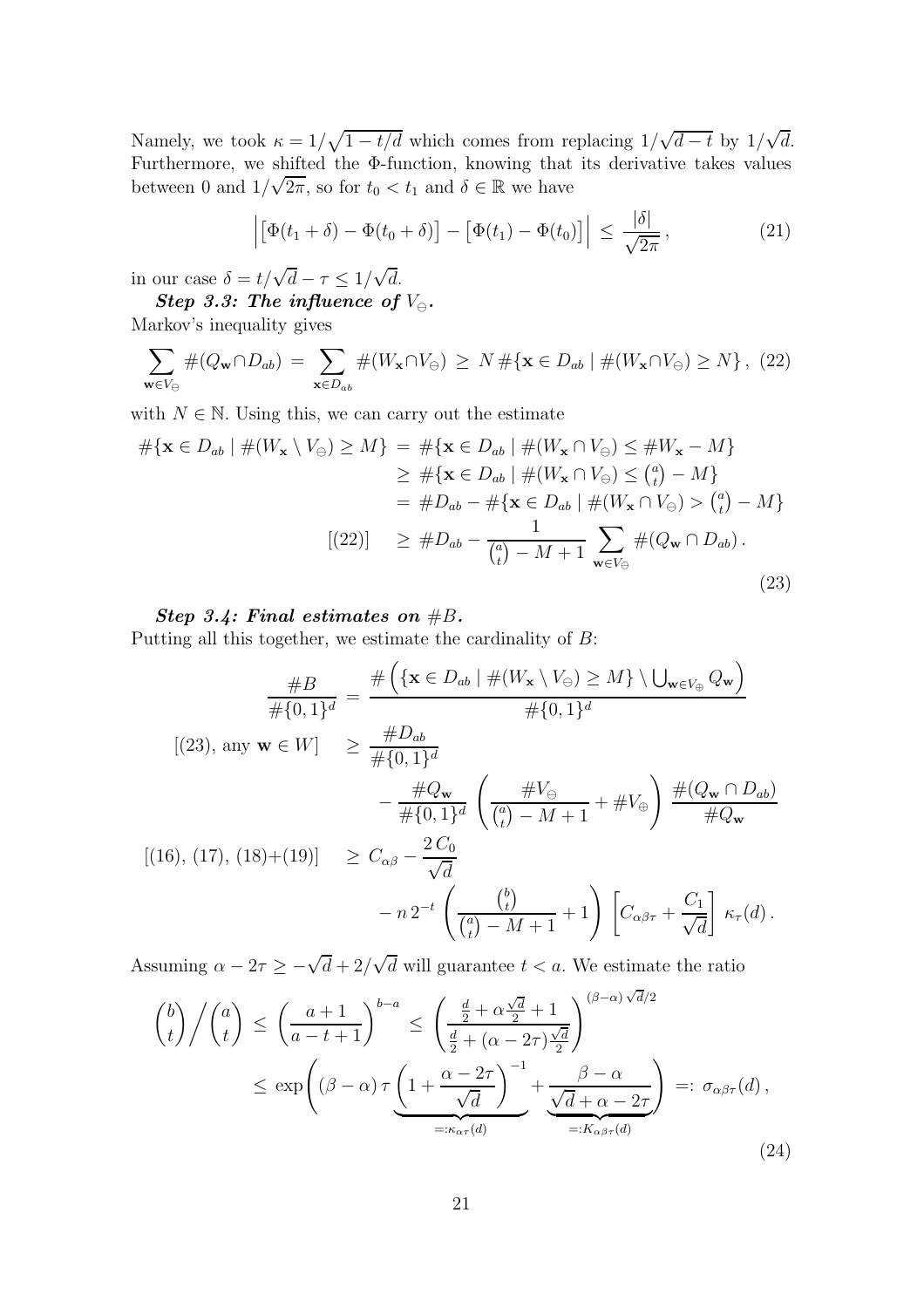where we have  $1 \leq \kappa_{\alpha\tau}(d) \longrightarrow 1$  and  $0 \leq K_{\alpha\beta\tau}(d) \longrightarrow$ 0. (Note that the above estimate is asymptotically optimal,  $1 \leq {b \choose t}$  $\binom{b}{t}/\binom{a}{t}$  $\sum_{t=0}^{a} \sum_{t=0}^{\infty} \exp((\beta - \alpha) \tau).$  We finally choose the information cardinality  $n = \lfloor \nu 2^t \rfloor$ , and put  $M := \lceil \lambda \binom{a}{t} \rfloor$  $\binom{a}{t}$  with  $0 < \lambda < 1$ , so that we obtain the estimate

<span id="page-21-1"></span>
$$
\frac{\#B}{\#\{0,1\}^d} \ge \underbrace{\left[C_{\alpha\beta} - \frac{2C_0}{\sqrt{d}}\right]}_{=r_0(\alpha,\beta,d)} - \nu \underbrace{\left(\frac{\sigma_{\alpha\beta\tau}(d)}{1-\lambda} + 1\right) \left[C_{\alpha\beta\tau} + \frac{C_1}{\sqrt{d}}\right]}_{=:r_1(\alpha,\beta,\tau,\lambda,d)} \kappa_{\tau}(d)
$$
\n
$$
=: r_B(\alpha,\beta,\tau,\lambda,\nu,d). \tag{25}
$$

<span id="page-21-0"></span>With all the other conditions on the parameters imposed before, for sufficiently large d we will have  $r_0(...) > 0$ . Furthermore, we always have  $r_1(...) > 0$ , so choosing  $0 < \nu < r_0(\ldots)/r_1(\ldots)$  will guarantee  $r_B(\ldots)$  to be positive.

#### Step 4: Specification of  $\mu$  and bounding conditional probabilities.

We specify the measure  $\mu$  on the set of functions  $\{f_U | U \subseteq W\} \subset F_2^d$  defined as in [\(15\)](#page-17-2). Recall that the  $f(\mathbf{w})$  (for  $\mathbf{w} \in W$ ) shall be independent Bernoulli random variables with probability  $p = \mu\{f(\mathbf{w}) = +1\}$ . Knowing the augmented information  $\tilde{y} = (V_{\ominus}, V_{\oplus})$ , the values  $f(\mathbf{w})$  are still independent random variables with conditional probabilities

$$
\mu_{\tilde{y}}\{f(\mathbf{w}) = +1\} = \begin{cases} 0 & \text{if } \mathbf{w} \in V_{\ominus}, \\ 1 & \text{if } \mathbf{w} \in V_{\oplus}, \\ p & \text{if } \mathbf{w} \in W \setminus (V_{\ominus} \cup V_{\oplus}). \end{cases}
$$

Then for  $\mathbf{x} \in B$  we have the estimate

<span id="page-21-2"></span>
$$
\mu_{\tilde{y}}\{f(\mathbf{x}) = -1\} \le (1-p)^M \le \exp\left(-p\lambda \binom{a}{t}\right) = \exp(-\lambda \varrho),
$$

where we write  $p := \varrho / \binom{a}{t}$  $\binom{a}{t}$  with  $0 < \varrho < \binom{a}{t}$  $\binom{a}{t}$ . The other estimate is

$$
\mu_{\tilde{y}}\{f(\mathbf{x}) = -1\} \ge (1-p)^{{b \choose t}} = \exp\left(\log(1-p)\binom{b}{t}\right)
$$

$$
\ge \exp\left(-\varrho \sigma_{\alpha\beta\tau}(d)\left(\frac{1}{2} + \frac{1}{2(1-\varrho/\gamma_{\alpha\tau}(d))}\right)\right) =: q_0(\alpha, \beta, \tau, \varrho, d)
$$

$$
\xrightarrow[d \to \infty]{} \exp\left(-\varrho \exp((\beta - \alpha)\tau)\right). \quad (26)
$$

Here we used that, for  $0 \leq p < 1$ ,

$$
0 \geq \log(1-p) = -\left(p + \sum_{k=2}^{\infty} \frac{p^k}{k}\right) \geq -\left(p + \sum_{k=2}^{\infty} \frac{p^k}{2}\right) = -p\left(\frac{1}{2} + \frac{1}{2(1-p)}\right),
$$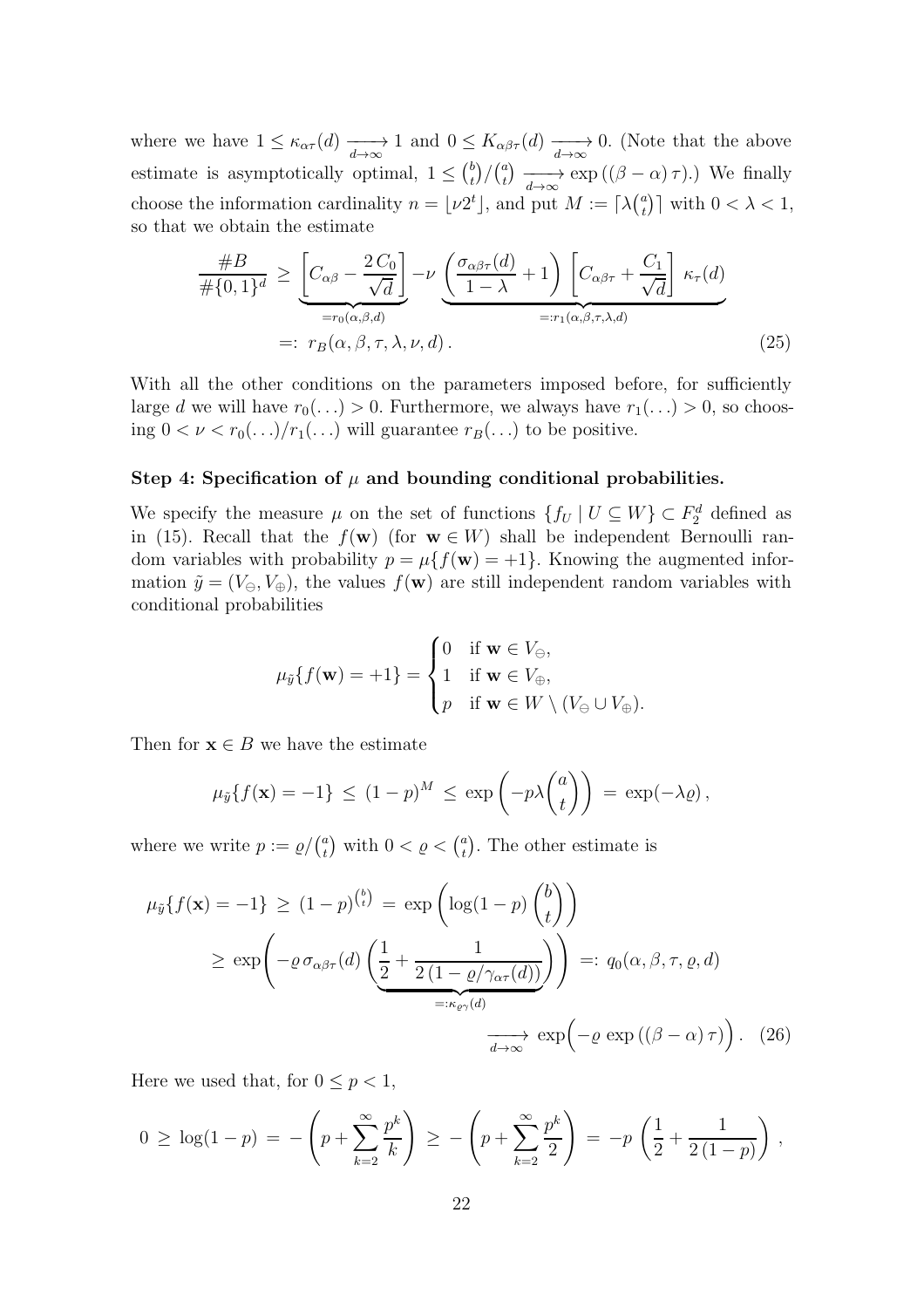<span id="page-22-6"></span>together with the estimates

<span id="page-22-3"></span>
$$
p\begin{pmatrix}b\\t\end{pmatrix}\ \leq\ \varrho\,\sigma_{\alpha\beta\tau}(d)\,,
$$

and

<span id="page-22-2"></span>
$$
\binom{a}{t} \ge \left(\frac{a}{t}\right)^t \ge \left(\frac{\sqrt{d} + \alpha}{2\left(\tau + 1/\sqrt{d}\right)}\right)^{\tau\sqrt{d}} =: \gamma_{\alpha\tau}(d) \ge 1. \tag{27}
$$

The last estimate [\(27\)](#page-22-2) relies on the constraint  $\alpha - 2\tau \geq -\sqrt{d} + 2/\sqrt{d}$  (and hence t < a). Note that  $\gamma_{\alpha\tau}(d) \longrightarrow \infty$  implies  $\kappa_{\varrho\gamma}(d) \longrightarrow 1$ . It follows that for  $\mathbf{x} \in B$ ,

$$
\min\left\{\mu_{\tilde{y}}\{f(\mathbf{x}) = +1\}, \mu_{\tilde{y}}\{f(\mathbf{x}) = -1\}\right\}
$$
  
\n
$$
\geq \min\left\{1 - \exp(-\varrho \lambda), q_0(\alpha, \beta, \tau, \varrho, d)\right\} =: q(\alpha, \beta, \tau, \lambda, \varrho, d). \quad (28)
$$

#### <span id="page-22-0"></span>Step 5: The final error bound.

By Bakhvalov's trick [\(13\)](#page-16-0) we obtain the final estimate for  $n \leq \nu 2^{\tau \sqrt{d}} = \nu \exp(\sigma \sqrt{d}),$ where  $\sigma = \tau \log 2$ ,

$$
e^{\operatorname{ran}}(n, F_{\text{mon}}^d) \ge \inf_{A_n} e(A_n, \mu)
$$
  
\n[(14) for any valid  $\tilde{y}$ ]  $\ge 2 \frac{\#B}{\# \{0, 1\}^d} \min \{ \mu_{\tilde{y}} \{ f(\mathbf{x}) = 0 \}, \mu_{\tilde{y}} \{ f(\mathbf{x}) = 1 \} \mid \mathbf{x} \in B \}$   
\n[(25) and (28)]  $\ge 2 r_B(\alpha, \beta, \tau, \lambda, \nu, d) \cdot q(\alpha, \beta, \tau, \lambda, \varrho, d)$   
\n $=: \hat{\varepsilon}(\alpha, \beta, \tau, \lambda, \nu, \varrho, d).$  (29)

Fixing  $d = d_0$ , and with appropriate values for the other parameters as discussed in [Step 3.4,](#page-20-3) we can provide  $r_B(\ldots) > 0$ . The value of  $\varrho$  should be adapted for that  $q(\ldots)$ is big (and positive in the first place). The function  $\hat{\varepsilon}(\ldots, d)$  is monotonically increasing in d, so an error bound for  $d = d_0$  implies error bounds for  $d \geq d_0$  while keeping in particular  $\nu$  and  $\tau$ . Clearly, for any  $0 < \varepsilon_0 < \hat{\varepsilon}(\ldots)$ , this gives lower bounds for the information complexity,

<span id="page-22-5"></span>
$$
n^{\text{ran}}(\varepsilon_0, F_{\text{mon}}^d) > \nu \, \exp(\sigma \sqrt{d}), \qquad \text{for } d \ge d_0.
$$

#### <span id="page-22-1"></span>Step 6: Smaller  $\varepsilon$  and bigger exponent  $\tau$  for higher dimensions.

The following sophisticated considerations lead to results of a new quality com-pared to Blum et al. [\[3\]](#page-25-7). If we have a lower bound  $\hat{\varepsilon}(\alpha_0, \beta_0, \tau_0, \lambda, \nu, \varrho, d_0) > \varepsilon_0$ , then for  $d \geq d_0$  and  $\tau_0 \leq \tau \leq \tau_0 \sqrt{d/d_0}$  we obtain the lower bound

<span id="page-22-4"></span>
$$
\hat{\varepsilon}(\alpha(\tau), \beta(\tau), \tau, \lambda, \nu, \varrho, d) > \varepsilon_0 \frac{\tau_0}{\tau} =: \varepsilon
$$
\n(30)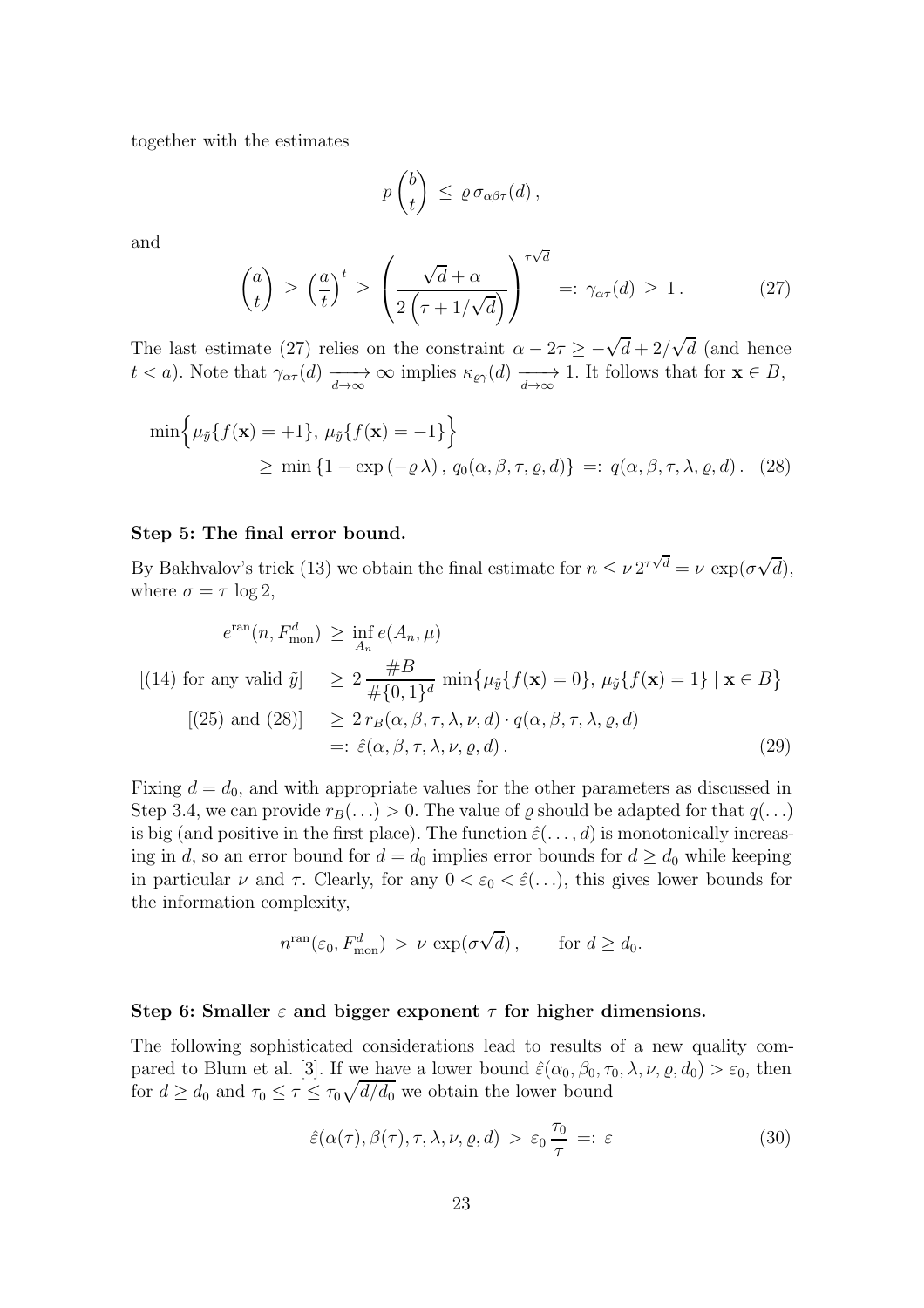with  $\alpha(\tau) = \alpha_0 \frac{\tau_0}{\tau}$  $\frac{\tau_0}{\tau}$  and  $\beta(\tau) = \beta_0 \frac{\tau_0}{\tau}$  $\tau_0$ , supposing the additional conditions  $\beta_0 \leq \tau_0$  and  $-\tau_0 \leq \alpha_0 \leq 0$ . This provides the estimate

$$
n^{\rm ran}(\varepsilon, F_{\rm mon}^d) \geq \nu \, 2^{\tau \sqrt{d}} = \nu \, 2^{\tau_0 \, \varepsilon_0 \sqrt{d}/\varepsilon},
$$

valid under the constraint  $\varepsilon_0 \sqrt{d_0/d} \leq \varepsilon \leq \varepsilon_0$ . This is the theorem with  $c = \tau_0 \varepsilon_0 \log 2$ .

In detail, showing [\(30\)](#page-22-4) can be split into proving inequalities for the factors of  $\hat{\varepsilon}(\ldots)$ as defined in [\(29\)](#page-22-5), namely

$$
q(\alpha(\tau), \beta(\tau), \tau, \lambda, \varrho, d) \ge q(\alpha_0, \beta_0, \tau_0, \lambda, \varrho, d_0), \quad \text{and} \quad (31)
$$

$$
r_B(\alpha(\tau), \beta(\tau), \tau, \lambda, \nu, d) \ge \frac{\tau_0}{\tau} r_B(\alpha_0, \beta_0, \tau_0, \lambda, \nu, d_0).
$$
 (32)

Both factors contain the term  $\sigma_{\alpha\beta\tau}(d)$  defined in [\(24\)](#page-20-4). With the given choice of  $\alpha(\tau)$ and  $\beta(\tau)$ , the product  $(\beta - \alpha)\tau = (\beta_0 - \alpha_0)\tau_0$  is kept constant, which is the key element for the estimate

<span id="page-23-2"></span><span id="page-23-1"></span><span id="page-23-0"></span>
$$
\sigma_{\alpha\beta\tau}(d) \leq \sigma_{\alpha_0,\beta_0,\tau_0}(d_0). \tag{33}
$$

Here we also need

$$
1 \leq \kappa_{\alpha\tau}(d) = \left(1 + \frac{\alpha_0 \frac{\tau_0}{\tau} - 2\tau}{\sqrt{d}}\right)^{-1} \leq \left(1 + \frac{\alpha_0 - 2\tau_0}{\sqrt{d_0}}\right)^{-1} = \kappa_{\alpha_0, \tau_0}(d_0),
$$

as well as

$$
0 \le K_{\alpha\beta\tau}(d) = \frac{(\beta_0 - \alpha_0)^{\frac{\tau_0}{\tau}}}{\sqrt{d} + \alpha_0 \frac{\tau_0}{\tau} - 2\tau} \le \frac{\beta_0 - \alpha_0}{\sqrt{d} + (\alpha_0 - 2\tau_0)\sqrt{d/d_0}} \le \frac{\beta_0 - \alpha_0}{\sqrt{d_0} + \alpha_0 - 2\tau_0} = K_{\alpha_0, \beta_0, \tau_0}(d_0),
$$

where we used  $\tau_0/\tau \leq 1 \leq \sqrt{d/d_0}$  combined with  $\alpha_0 \leq 0$ , and  $\tau \leq \tau_0 \sqrt{d/d_0}$ .

Showing [\(31\)](#page-23-0), by definition of  $q(\ldots)$  in [\(28\)](#page-22-3), means examining  $q_0(\alpha(\tau), \beta(\tau), \tau, \varrho, d)$ , see [\(26\)](#page-21-2). Knowing [\(33\)](#page-23-1), the remaining consideration is

$$
\gamma_{\alpha\tau}(d) = \left(\frac{\sqrt{d} + \alpha_0 \frac{\tau_0}{\tau}}{2\left(\tau + 1/\sqrt{d}\right)}\right)^{\tau\sqrt{d}} \ge \left(\frac{\sqrt{d} + \alpha_0 \sqrt{d/d_0}}{2\left(\tau_0 + \sqrt{d_0}/d\right)\sqrt{d/d_0}}\right)^{\tau_0\sqrt{d_0}}
$$

$$
\ge \left(\frac{\sqrt{d_0} + \alpha_0}{2\left(\tau_0 + 1/\sqrt{d_0}\right)}\right)^{\tau_0\sqrt{d_0}} = \gamma_{\alpha_0,\tau_0}(d_0) \ge 1,
$$

once more using  $\tau_0/\tau \leq 1 \leq \sqrt{d/d_0}$  combined with  $\alpha_0 \leq 0$ , and  $\tau \leq \tau_0 \sqrt{d/d_0}$ .

Showing [\(32\)](#page-23-2) is more complicated, in view of the definition of  $r_B(\ldots)$  in [\(25\)](#page-21-1), we need estimates on  $C_{\alpha\beta}$ ,  $C_{\alpha\beta\tau}$  and  $\kappa_{\tau}(d)$ . The easiest part is the correcting factor  $\kappa_{\tau}(d)$ , see [\(19\)](#page-19-4), for which by virtue of  $\tau \leq \tau_0 \sqrt{d/d_0}$  and  $d \geq d_0$  we have

$$
1 \leq \kappa_{\tau}(d) = \left(1 - \tau/\sqrt{d} - 1/d\right)^{-1/2} \leq \left(1 - \tau_0/\sqrt{d_0} - 1/d_0\right)^{-1/2} = \kappa_{\tau_0}(d_0).
$$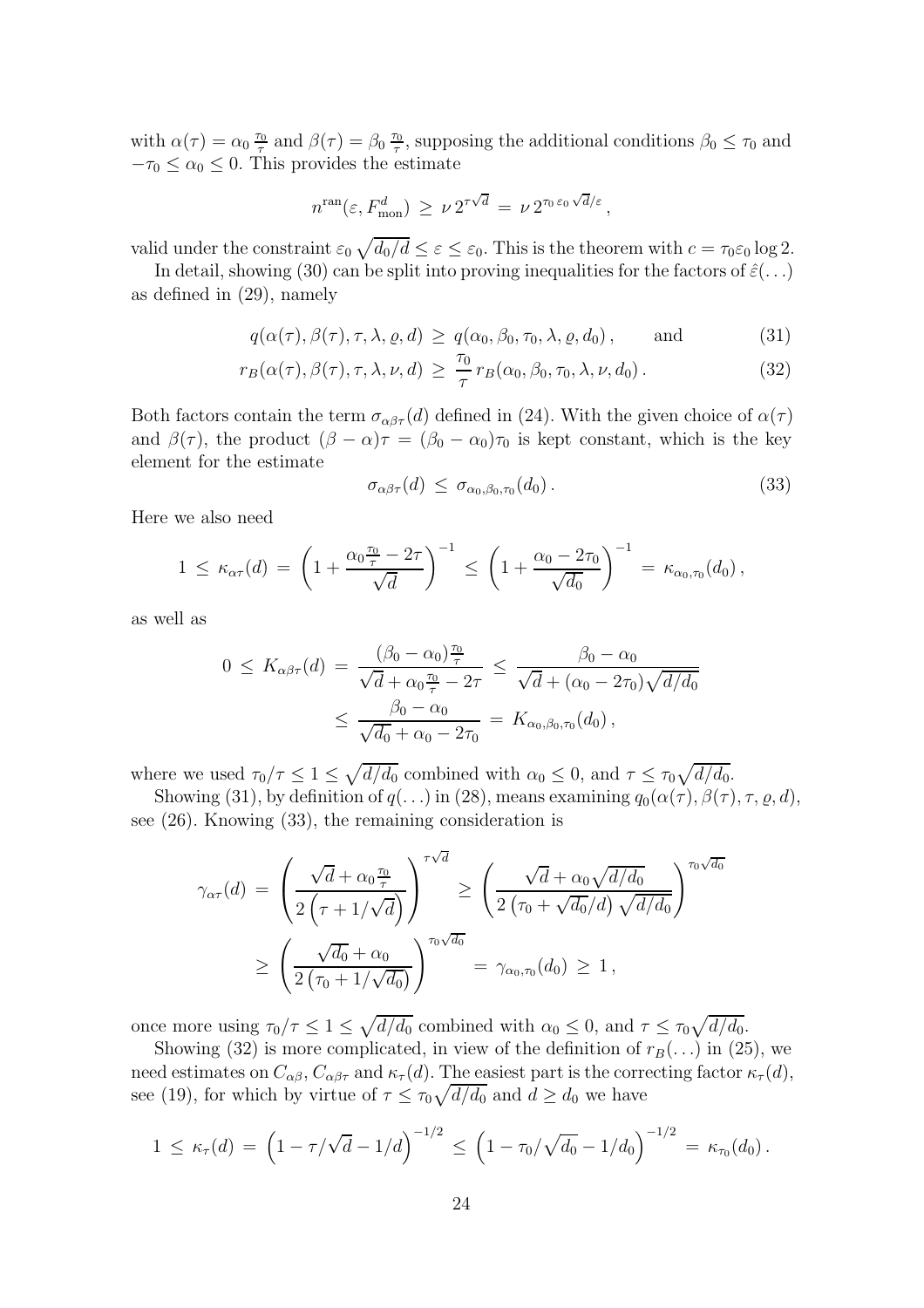For the other terms we need to take a detailed look at Gaussian integrals. First we have

$$
C_{\alpha\beta} = \frac{1}{\sqrt{2\pi}} \int_{\alpha}^{\beta} \exp\left(-\frac{x^2}{2}\right) dx
$$
  
\n
$$
[x = \frac{\tau_0}{\tau} u] = \frac{\tau_0}{\tau \sqrt{2\pi}} \int_{\alpha_0}^{\beta_0} \exp\left(-\left(\frac{\tau_0}{\tau}\right)^2 \frac{u^2}{2}\right) du
$$
  
\n
$$
[\tau \ge \tau_0] \ge \frac{\tau_0}{\tau \sqrt{2\pi}} \int_{\alpha_0}^{\beta_0} \exp\left(-\frac{u^2}{2}\right) du = \frac{\tau_0}{\tau} C_{\alpha_0, \beta_0}.
$$

The second Gaussian integral is a bit trickier,

$$
C_{\alpha\beta\tau} = \frac{1}{\sqrt{2\pi}} \int_{\alpha-\tau}^{\beta-\tau} \exp\left(-\frac{x^2}{2}\right) dx
$$
  
\n[subset x + \tau =  $\frac{\tau_0}{\tau} (u + \tau_0)$ ] =  $\frac{\tau_0}{\tau \sqrt{2\pi}} \int_{\alpha_0-\tau_0}^{\beta_0-\tau_0} \exp\left(-\frac{1}{2} \left(\frac{\tau_0}{\tau} (u + \tau_0) - \tau\right)^2\right) du$   
\n[ $\frac{\tau_0}{\tau} (u + \tau_0) - \tau \le u \le 0$ ]  $\le \frac{\tau_0}{\tau \sqrt{2\pi}} \int_{\alpha_0-\tau_0}^{\beta_0-\tau_0} \exp\left(-\frac{u^2}{2}\right) du = \frac{\tau_0}{\tau} C_{\alpha_0,\beta_0,\tau_0}.$ 

Here,  $u \leq 0$  followed from the the upper integral boundary  $u \leq \beta_0 - \tau_0$  and the assumption  $\beta_0 \le \tau_0$ . The other constraint,  $\psi(\tau) := \frac{\tau_0}{\tau} (u + \tau_0) - \tau \le u$ , followed from  $\psi(\tau_0) = u$  and the monotonous decay of  $\psi(\tau)$  for  $\tau \geq \tau_0$ :

$$
\psi'(\tau) = -\frac{\tau_0}{\tau^2}(u + \tau_0) - 1
$$

$$
[\alpha_0 - \tau_0 \le u] \le -\frac{\tau_0}{\tau^2} \alpha_0 - 1
$$

$$
[\alpha_0 \ge -\tau_0] \le \frac{\tau_0^2}{\tau^2} - 1
$$

$$
[\tau \ge \tau_0] \le 0.
$$

<span id="page-24-0"></span>Indeed, these estimates on  $\kappa_{\tau}(d)$ ,  $C_{\alpha\beta}$ , and  $C_{\alpha\beta\tau}$ , together with the condition  $d \geq d_0$ , prove [\(32\)](#page-23-2).

#### Step 7: Example for numerical values.

The stated numerical values result from the setting  $\alpha_0 = -0.33794$ ,  $\beta_0 = 0.46332$ ,  $\tau_0 = 1.47566 > \frac{1}{\log 2}$  and  $\lambda = 0.77399$ . We adapt  $\varrho = 0.25960$ , and for starting dimension  $d_0 = 100$  and information budget  $n_0 = 108$  (choosing  $\nu = n_0 \cdot 2^{-\tau_0 \sqrt{d_0}}$  accordingly) we obtain the lower error bound  $\hat{\varepsilon}(\ldots) = 0.0666667 \ldots > \frac{1}{15} =: \varepsilon_0$ .  $\Box$ 

One might try to find different values for different  $d_0$  and  $n_0$ , but since reasonable lower bounds start with  $d_0 = 100$  while implementation of algorithms seems hopeless in that dimension, the result should be seen as rather theoretic.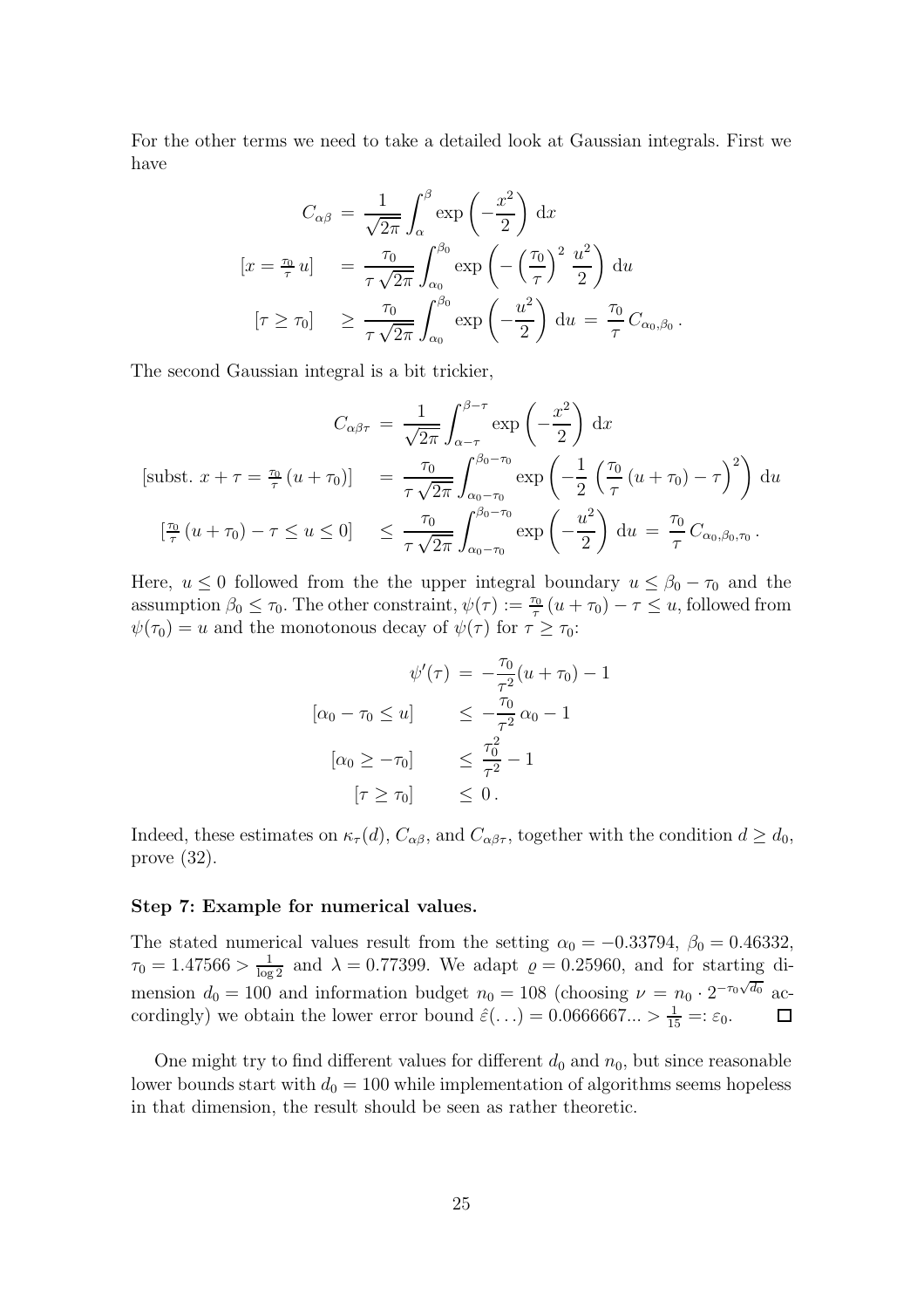### <span id="page-25-11"></span>Acknowledgements

This paper is based on a chapter of the author's PhD thesis [\[11\]](#page-25-8), which has been financially supported by the DFG Research Training Group 1523. I wish to express my deepest gratitude to my PhD supervisor Erich Novak for his advice during my work on these results. I also wish to acknowledge valuable hints to literature by Mario Ullrich.

# <span id="page-25-0"></span>References

- <span id="page-25-9"></span>[1] G. Alberti, L. Ambrosio. A geometrical approach to monotone functions in  $\mathbb{R}^n$ . *Mathematische Zeitschrift*, [2](#page-1-0)30:259–316, 1999. 2
- [2] N. S. Bakhvalov. On the approximate calculation of multiple integrals. Vestnik MGU, Ser. Math. Mech. Astron. Phys. Chem. 4:3–18, 1959, in Russian. English translation: Journal of Complexity, 31(4):502–516, 2015. [5,](#page-4-0) [17](#page-16-2)
- <span id="page-25-7"></span>[3] A. Blum, C. Burch, J. Langford. On learning monotone Boolean functions. Proceedings of the 39th Annual Symposium on Foundations of Computer Science, 408–415, 1998. [3,](#page-2-0) [15,](#page-14-2) [16,](#page-15-2) [19,](#page-18-3) [20,](#page-19-5) [23](#page-22-6)
- <span id="page-25-6"></span>[4] N. H. BSHOUTY, C. TAMON. On the Fourier spectrum of monotone functions. Journal of the ACM, 43(4):747-770, 1996. [3,](#page-2-0) [7,](#page-6-1) [9,](#page-8-3) [11,](#page-10-4) [16](#page-15-2)
- <span id="page-25-3"></span>[5] K. Chandrasekaran, A. Deshpande, S. Vempala. Sampling s-concave functions: the limit of convexity based isoperimetry. Approximation, Randomization, and Combinatorial Optimization. Algorithms and Techniques. Lecture Notes in Computer Science, 5687:420–433, 2009. [2](#page-1-0)
- <span id="page-25-10"></span><span id="page-25-2"></span>[6] F. Gao, J. A. Wellner. Entropy estimate for high-dimensional monotonic functions. Journal of Multivariate Analysis, 98:1751–1764, 2007. [2](#page-1-0)
- <span id="page-25-1"></span>[7] S. Heinrich, B. Milla. The randomized complexity of indefinite integration. Journal of Complexity, 27(3–4):352–382, 2011. [14](#page-13-0)
- [8] A. HINRICHS, E. NOVAK, H. WOŹNIAKOWSKI. The curse of dimensionality for the class of monotone functions and for the class of convex functions. Journal of Approximation Theory, 163(8):955–965, 2011. [2,](#page-1-0) [3,](#page-2-0) [6,](#page-5-2) [7](#page-6-1)
- <span id="page-25-4"></span>[9] C. Katscher, E. Novak, K. Petras. Quadrature formulas for multivariate convex functions. Journal of Complexity, 12(1):5–16, 1996. [2](#page-1-0)
- <span id="page-25-8"></span><span id="page-25-5"></span>[10] K. A. KOPOTUN. Approximation of k-monotone functions. Journal of  $Ap$ proximation Theory, 94:481–493, 1998. [2](#page-1-0)
- [11] R.J. Kunsch. High-Dimensional Function Approximation: Breaking the Curse with Monte Carlo Methods. PhD Thesis, FSU Jena, 2017, available on arXiv:1704.08213 [math.NA]. [3,](#page-2-0) [6,](#page-5-2) [8,](#page-7-4) [15,](#page-14-2) [16,](#page-15-2) [26](#page-25-11)